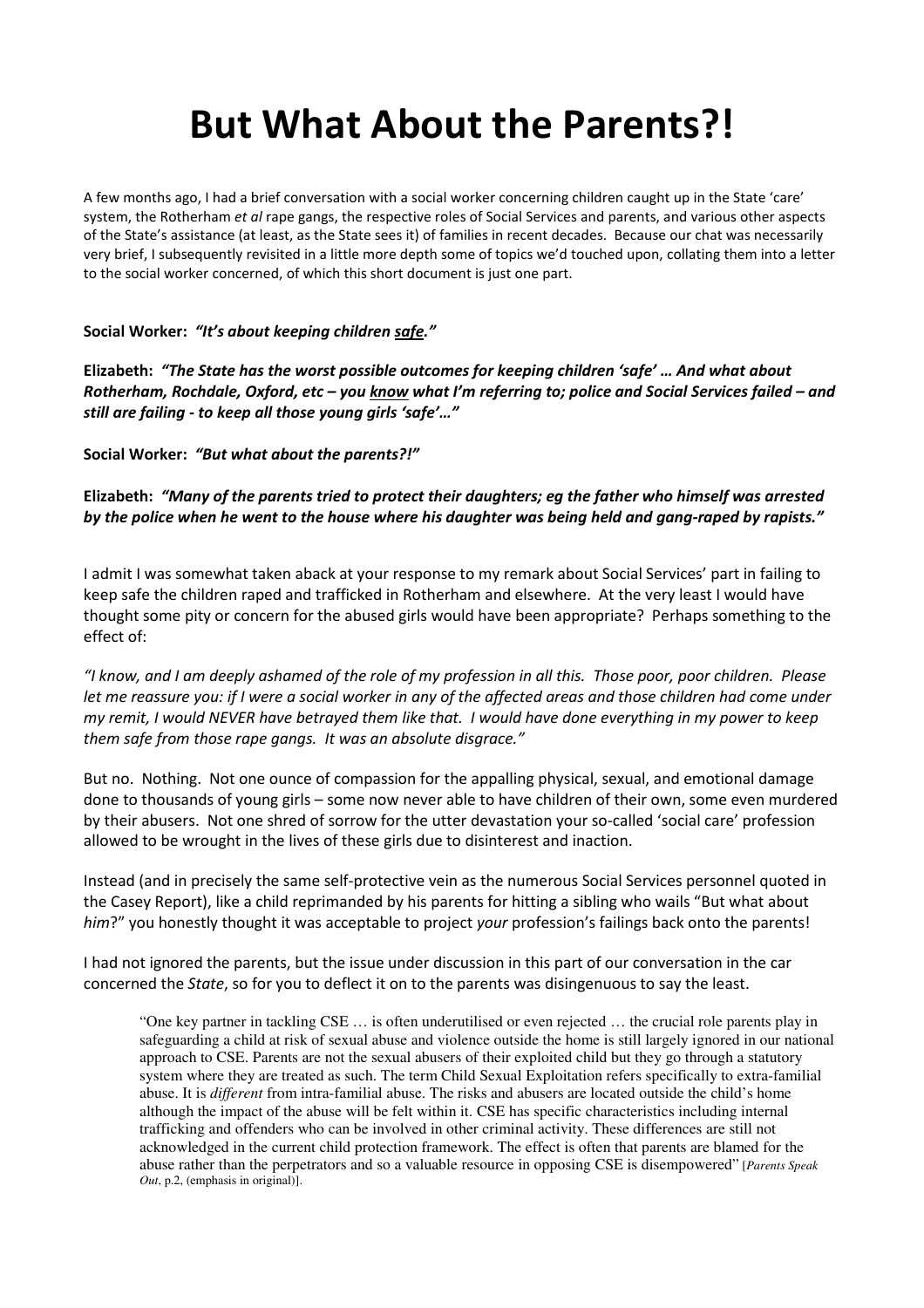"The common stereotype that sees inadequate parenting as the cause of a child's exploitation by extra-familial abuses predisposes observers (professionals, journalists, politicians, lawyers and others) to blame parents at first sight" [*Parents Speak Out*, p.25].

"Too much blame is apportioned to parents and not enough action by Social Services to support families effectively" [*Parents Speak Out*, p.25].

Even more despicable is that, unlike Social Services, parents do not try to claim the moral high-ground by taking other people's children away from them on the dubious pretext that they can keep children safer than those others can. Yet here we have the grotesque situation in which the self-proclaimed 'four legs good' are effectively facilitating, and thus complicit in, the vile gang-rapes of the very children of the supposed 'two legs bad' accused by Social Services of being incapable of keeping their children 'safe'.

And you *seriously* don't know why the public has a "negative" view of the Social Services? Where is some humility? Well has it been said that the hubris and hypocrisy of the Social Services knows no bounds!

# **Paula's Father**

This is the father of whom I spoke, who tried to retrieve his daughter from her rapists:

"Paula's parents, David and June … [would] ask her where she got [the gifts she showed them] and when she wouldn't tell them they grounded her … [Paula's] school told [her] parents that they had to do something about their daughter's behaviour … But the school knew about the gangs of young Asian [sic] men who were grooming young girls … They knew but said nothing. The problem was too big, too complex. Four months later, June and David did not know their own daughter anymore. Paula stayed out nights and came home filthy and covered in bruises. They reported her missing and tried to lock her in her room but she broke the lock to get out. They called the police more than a hundred times and would wait up all night, then go to work the next morning, after the police brought her home …

"Then [Paula] vanished for three nights in a row. David went looking for her … [he had] found the address by calling one of the men on her phone and asking where Paula was. The man thought he wanted to have sex and gave him the address. The police arrived. Paula was bruised, screaming. Several Asian [sic] men were inside the house. Other girls were there. The police saw a white man beating an Asian [sic] man in the hall. They restrained the white man, who fought against them … Paula's father fought to get free. The police arrested him for racial harassment and assault. Then they left, leaving the men at the house with the other two girls …

"A week later two police officers found Paula lying on the tarmac. She was semi-conscious. It was after midnight. She had been thrown from a car. They took her to A&E to get cleaned up and have stitches put in, and then brought her home. The police were prepared to fine David and June. David made them look at Paula's phone. There were hundreds of explicit texts. He said if they didn't do something this time, he would go to the papers. Hours later, June and David were talking to two city detectives, one of whom said that their case was not unique. There were others, lots of others" [*Unthinkable*, pp.141-143].

# **Parents Are Not the Enemy**

Before we go any further, please do not make the mistake of thinking that I believe all parents to be perfect parents. I do not.

But in all the many reports, articles, books, and accounts I have read, and videos I have seen, concerning the rape gangs, I have, to date, come across only one situation in which the parents of the abused girl seemed not to grasp what was happening – or not to care, if they did understand. This situation is even more heartbreaking as this poor girl's story is a particularly horrifying and distressing one, and she desperately wanted her parents' love and their protection from the hell she was going through. She writes:

"Mum didn't seem to notice anything; if she did, she certainly didn't say anything to me. I never went downstairs to use the computer anymore… I didn't have meals with them… I thought she would sense something and I'd get in trouble, but she didn't" [*Please, Let Me Go*, p.47].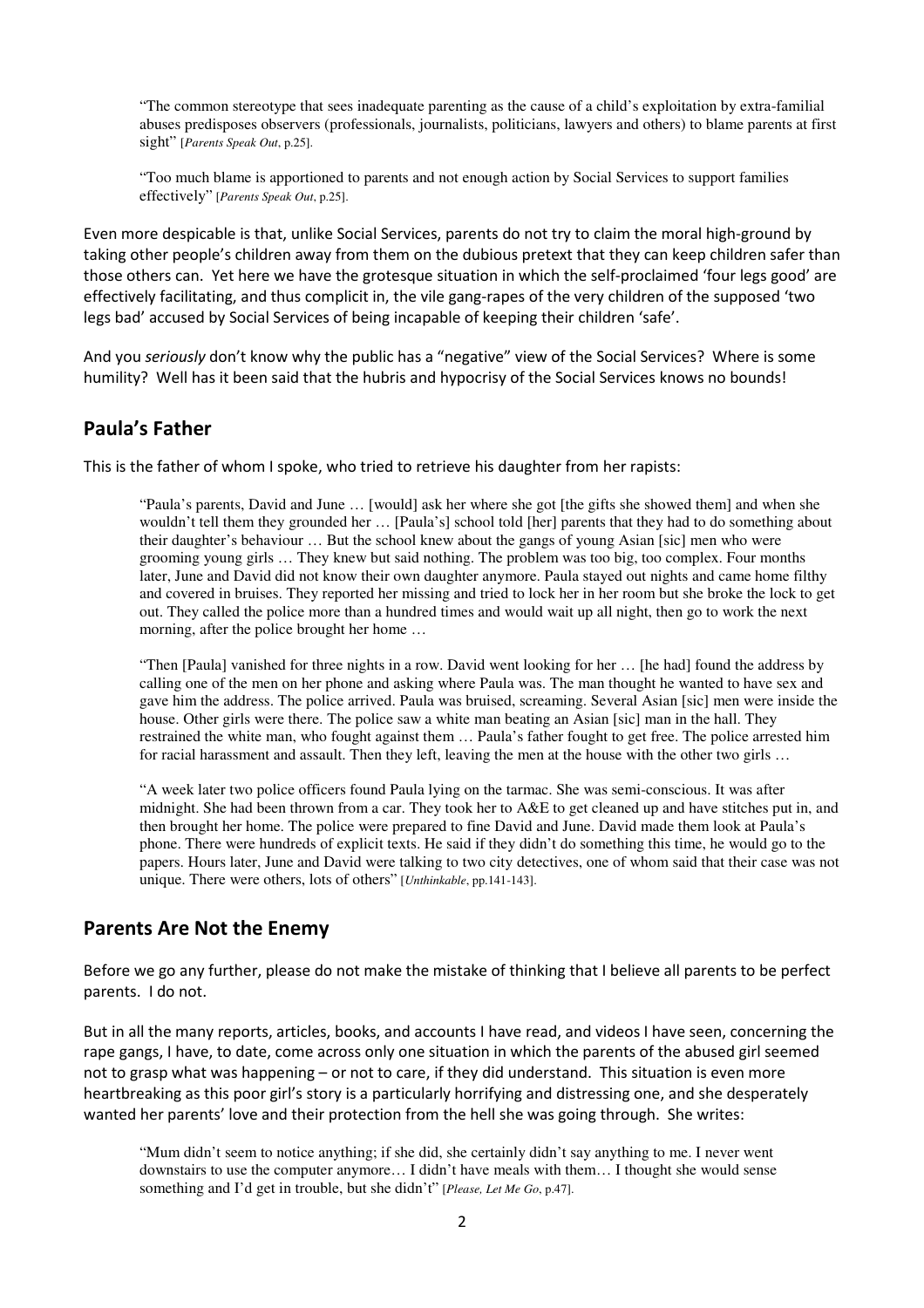"My boss [at the cattery in which she worked on Saturdays] saw a lot of the bruises … and started asking too many questions … I find it odd now to think a total stranger could pick up on it so quickly and yet my parents turned a blind eye. Why did they not notice? I struggle with this a lot, to this day" [*Please, Let Me Go*, pp.56-57].

"Pakistani men would come and knock at my door … They'd ask for me, and my parents would just call me down as if it was the most natural thing in the world. These would be Muslim men in their forties and my parents never once told them where to go, they never once said, 'F\*\*\* off and leave our little girl alone.' I want to go back in time. I want to say, *why not? Why was I not worth protecting? …* It feels like the natural way of things – maybe you want your dad to beat the s\*\*\* out of someone, but you want your mum to sweep you up in her arms, hold you tight, and say everything will be OK. *Fat chance. Mine just opened the door and told me someone was waiting for me*. I've asked her, of course I have, but she tells me that they just thought it was a taxi. So I leave it there – it's too big to unpack, it would cause too much pain … But I do wonder … grown men asking for a young girl to come out – really? A taxi? *Ask some questions, Mum*, I say, when I fall back into time. *Please – ask anything, something, just don't accept it all. Save me*" [*Please, Let Me Go*, pp.77-79].

"How could my parents have left me in the middle of it all? … Dad told me not to cause Mum any worry. Mum said she didn't want Dad to know the truth of it all as he would go after them … And what if Dad had gone after them? Would that have been so bad?" [*Please, Let Me Go*, pp.260-1].

For the record, of the few people this girl cites who did try to help her, one was a social worker:

"One of the few people who has ever tried to help me was a social worker assigned to me around this time. She even tried to tell the police what was happening too, but I was just one of many on her list, another messed-up girl who they ignored" [*Please, Let Me Go*, p.97].

Another was Baroness Caroline Cox, who has long defended British Muslim women against Sharia law:

"Baroness Cox of Queensbury … was a well-known human rights campaigner … she just fought wherever she saw a battle that needed her. At one point, she called herself *the voice of the voiceless* and I needed her now. … After I was put in touch with her through The Medaille Trust, I read so many things she had been quoted on, and soon believed that this was someone who I would love to have on my side. … after meeting with her for the first time in early 2015 and finally finding the courage to tell her my story, she invited me to come to the House of Lords to speak about my life so it could all finally be put on record. … Although I was terrified, I did it. I had to – not just for me, but for all the other girls out there, the ones who no one was listening to … It showed I was a survivor, and I did feel stronger now, I truly did. With Caroline by my side, I felt as if I couldn't be ignored" [*Please, Let Me Go*, pp.245-255].

Yes, there are indeed some 'bad' parents - but they are far rarer than Social Services like to believe they are…

"The vast majority of parents who struggle are sad rather than bad" [*Care for our Children is in Crisis*].

…and they do not mean that *all* parents are the 'enemy':

"The Cleveland child abuse scandal was a watershed moment in modern British society. Firstly, it revealed a disturbing, unhealthy obsession among state officials with seeing child abuse everywhere. And secondly, strikingly the panic was promoted, directed and sustained largely by those who describe themselves as left-wing or liberal, rather than by authoritarian conservatives. By this time in the twentieth century, many on the British left had started to view ordinary working people as a dangerous scourge that the state must control and reprimand.

"Despite the original child-abuse claims being thrown out of court, the Cleveland scandal still established a precedent for how the state … viewed working-class families. The new emerging idea was that parents could not be trusted to bring up their children responsibly, and that children everywhere were under threat from the adults they knew. Of course, after the Cleveland scandal, the hysterical language used by social workers and their supporters was toned down; but that powerful sense of institutionalised distrust of ordinary parents which exploded around Cleveland remains intact" [*Don't Let Them Rewrite the Cleveland Debacle*].

So, as you've decided to play the 'whataboutism' game, let's look at some of the parents of the raped girls…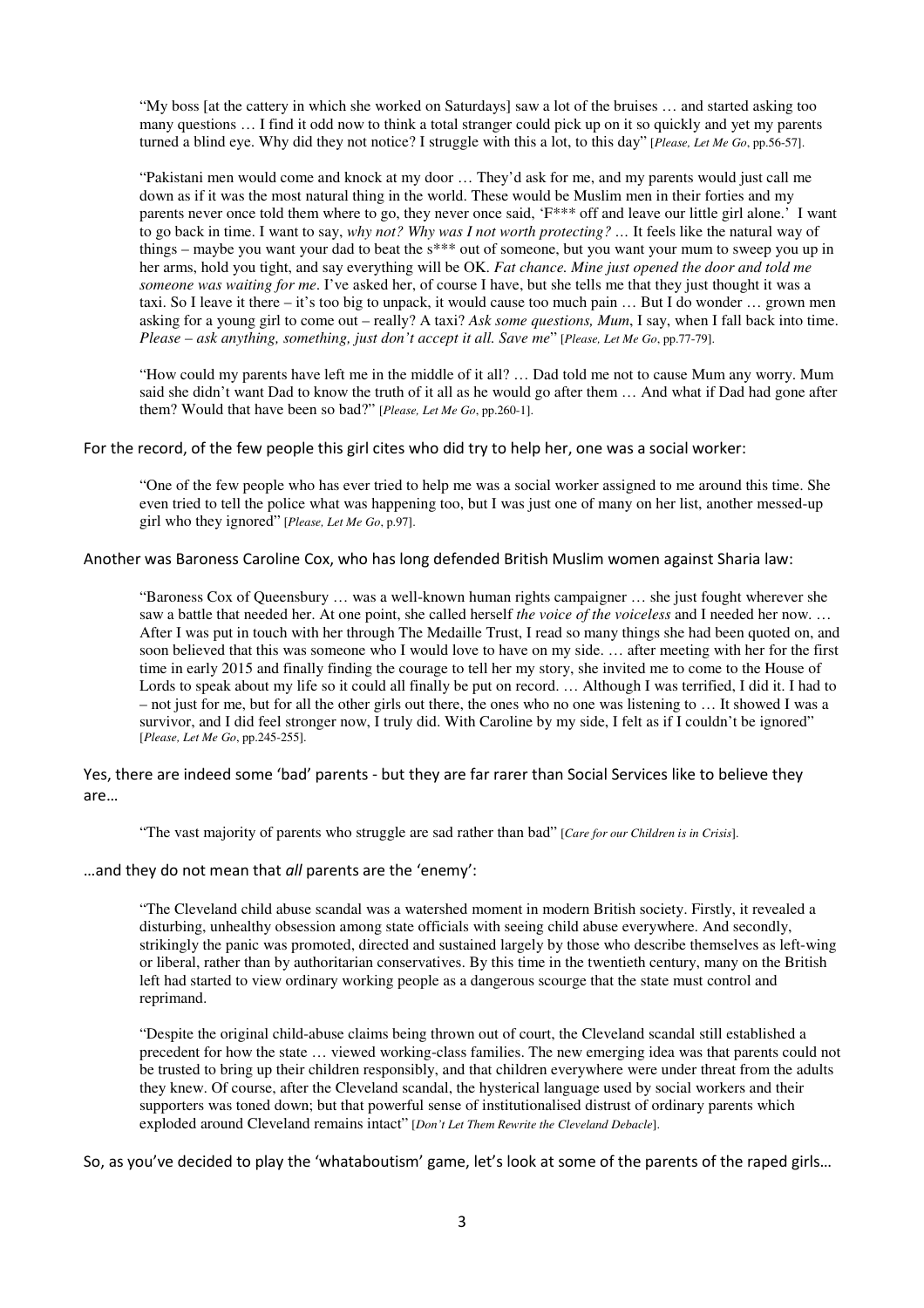# **The Parents Respond**

"There's no support for parents out there" [YouTube: *Rotherham Whistleblower 'Proved Right'*].

"[I]nsufficient understanding of parental reaction to their children's behaviour and going missing, so [that] distraught, desperate and terrified parents were sometimes seen as part of the problem" [*Bullfinch Grooming Scandal*].

"Parents also have ceased to make missing person reports, a precursor to any child abduction investigation, as the police response is often so inappropriate" [Adele Weir, Home Office Researcher, quoted in: *Broken and Betrayed*, pp.103-4].

"Families of some of the abused girls related that they had tried consistently to raise the alarm over what was happening to their daughters but that every door of the state was closed in their faces" [*Rape Gangs: A Story Set in Leafy Oxfordshire*].

"Parents and grandparents are increasingly worried about the safety of their children, but there's hope for them in the growing grassroots movement here in Rochdale and across the country" [Rob Mudd, UKIP, quoted at: *Another Night in Rochdale*].

"It did involve a lot of kids who were actually with their parents; the parents couldn't do anything about it, even when they tried to" ... "[the parents] were arrested when they complained" [YouTube: *UKIP's Mark Reckless and Andrew Neil on the Rotherham Child Abuse Issue*].

"Parents had been trying really hard to get help for their kids; they were going and knocking on doors, they were *pleading* with the Social Services, with the Police, to do something, and nothing was happening" [YouTube: *Times Journalist Andrew Norfolk on Rotherham Grooming Gangs*].

"It wasn't just that the children were being viewed at times as authors of their own downfall; some of their own parents too were seen as partly responsible for the mayhem – mayhem created by the men abusing their children. At one point, remarkably, a social worker dismissed to colleagues the father of one child as 'obsessed with finding her when she goes missing'" [YouTube: *Oxford Child Abuse Inquiry*].

"One of the victims says her mother asked for support repeatedly, from social workers, schools, and police, but no-one would help get to the root of the problem. 'It's just scary now to think that she was alone doing that and the people that were supposed to be helping, wouldn't help her. But she never gave up and that's why I'm still here now'" [YouTube: *Oxford Child Abuse: The Disgrace and Dishonour of Joanna Simons and Sara Thornton*].

# **In Keighley**

"In 2009, in Keighley, near Bradford, a mother and father tell police and social services that their daughter, Charlotte, is being sexually exploited. No one is prosecuted. Charlotte continues to go missing for days at a time…" [*The Times*, quoted in *Unthinkable*, p.204, endnote 84].

#### **In Greater Manchester**

"One young girl … was introduced by a friend to a 44-year-old man … He sexually assaulted her and she eventually reported him, but the police and social workers were not helpful at first. He dad had to push for them to take the allegation seriously … he had to fight 'tooth and nail' to get the police to take her complaints seriously. He believes they only proceeded because his daughter had kept evidence of more than 100 texts sent by the offender, which the father gave to the local child sexual exploitation team. There was a complete lack of information and the victim and her father were not even told when her accused pleaded guilty" [*Real Voices*, p.29]*.*

## **In London**

"All of [Gloria's mother's] efforts were directed at saving her daughter. She had to leave her job; it was impossible for her to focus. She says: 'When the police and social services couldn't help, I tried everything else I could, advice groups, church, charities, outreach'" [*Unthinkable*, p.28].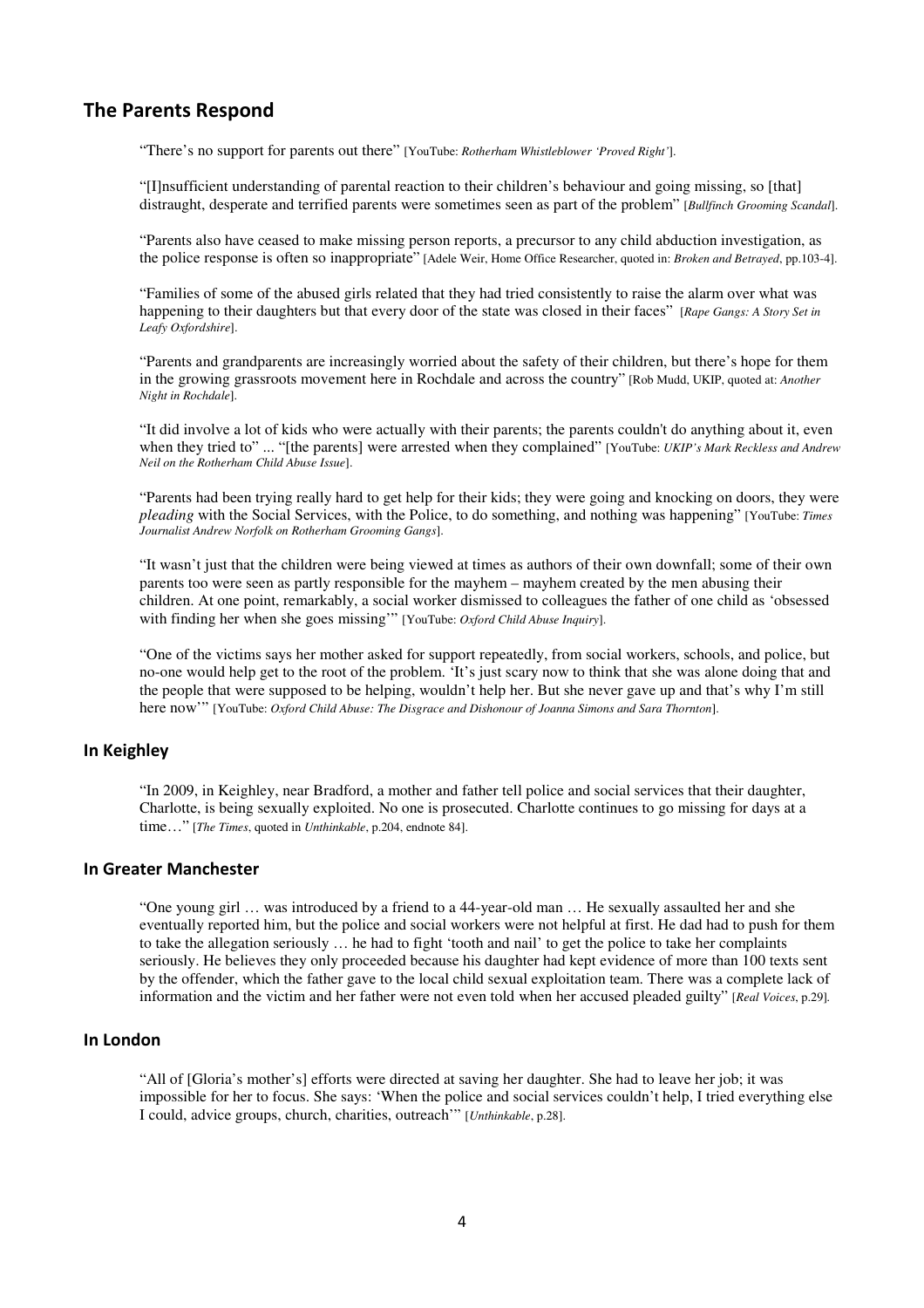#### **In Oxford**

"A victim of a gang of men who enslaved young girls for sex on the backstreets of Oxford has told how she and her mother repeatedly begged social services staff to rescue her from their clutches … Girl C accused Oxfordshire county council of continuing to lie about the support it has offered to the victims of the gang … [she] said her adoptive mother went to social services in 2004 to beg for help. She said, 'Mum wrote to all the key people in social services, called her own case conferences, invited agencies and got them sitting around the table, but they just passed the parcel between them' … Two years later the council agreed to put the girl in a temporary care home but by then, Girl C said, 'It was too late: the grooming process had run its course. I was completely under their [the gang's] control. Shortly after she was trafficked from Oxford to London for the first time … she had tried to talk to staff at the care home but was told the conversation was 'inappropriate'" [*Oxford Child Sex Abuse Ring: Social Services Failed Me, Says Victim*].

"The mother of Girl 3 said ... '[OCC] haven't grasped how badly the individual victims were treated by social services. They only now seem able to see this … and they are saying we didn't know about grooming back then. But they did know that there were individual girls who were in great danger. And it [is] not really relevant whether they were connected through a gang. Each girl was extremely vulnerable and was being abused and exploited. They failed to respond to the needs of each girl and there was wilful neglect. They were told, firstly by me, time and time again, that my daughter was being exploited'" [*Bullfinch Grooming Scandal*].

### **In Rochdale**

"When [Billy Howarth] discovered that his young daughter was being groomed and the authorities failed to act, he went ballistic. If they wouldn't do something to protect his daughter and girls like her, he would; he promptly set up Parents Against Grooming UK. One of PAGUK's activities is to run parent patrols around the town to warn children and young teenagers about the sexual abusers that inhabit public places like the bus station ... he knows everyone in the town, has a good relationship with the youngsters, and on their behalf has become a sharp thorn in the side of authorities and perpetrators alike" [*Another Night in Rochdale*].

#### **In Rotherham**

"[T]he authorities … came down heavily on the Sikh men when they tried to intervene in the absence of any state intervention. Three of the Sikh men in this case received criminal convictions for trying to stop the Muslim grooming gangs … there is no sign that the police, the media or the child-care professionals took any notice of the Sikhs' allegations of 'sex slavery'" [*Easy Meat*, p.64].

"[My mum] tried her hardest … at the beginning she didn't know what was going on … but from 2003 she fought hard to ... get me away from it, but the police and social services just weren't interested ... I could never imagine what my mum went through ... I was turned against her ... Now me and my mum are best friends she's my rock" [YouTube: *Rotherham Child Grooming Scandal – Witness Account*].

"Emma Jackson's father, who had previously been a lay member on the Rotherham Local Safeguarding Children's Board … told us that although a child sexual exploitation sub-group had been set up, it had not met for nine months. In fact, Mr Jackson was so disheartened by the lack of work being done on [CSE] that he had approached the Mayor to complain about the lack of action being taken" [HofC, *Child Sexual Exploitation*, pp.20-21].

"Vanessa's daughter, Claire, was just twelve when she began being abused by a group of Asian [sic] men. Vanessa put her into local authority care, but it just got worse. [Interviewer:] 'But when you went to the Social Services, presumably, and said to them, "Look, this is what's happening", what was their response to you?' [Vanessa:] 'They were looking at *me*. They were not looking at what I was telling them. They were looking at it as if it were me being bad parenting.' [Interviewer:] 'How many times did you go for help?' [Vanessa:] 'Loads of times. Loads. And phone calls – hundreds'" [YouTube: *Rotherham Child Abuse Scandal: 'They Thought They Were Dirty Little Slags'*].

#### **In Telford**

"In 2002, 13-year-old Becky Watson died in a car accident that was reported at the time as a 'prank' ... she suffered two years of abuse by an Asian [sic] grooming gang which began when she was just 11 ... Her mum Torron Watson said she repeatedly told police that Becky was being abused - and even gave them a list of suspects ... 'Girls like Becky were treated like criminals. I was crying out for help but it felt like I had nowhere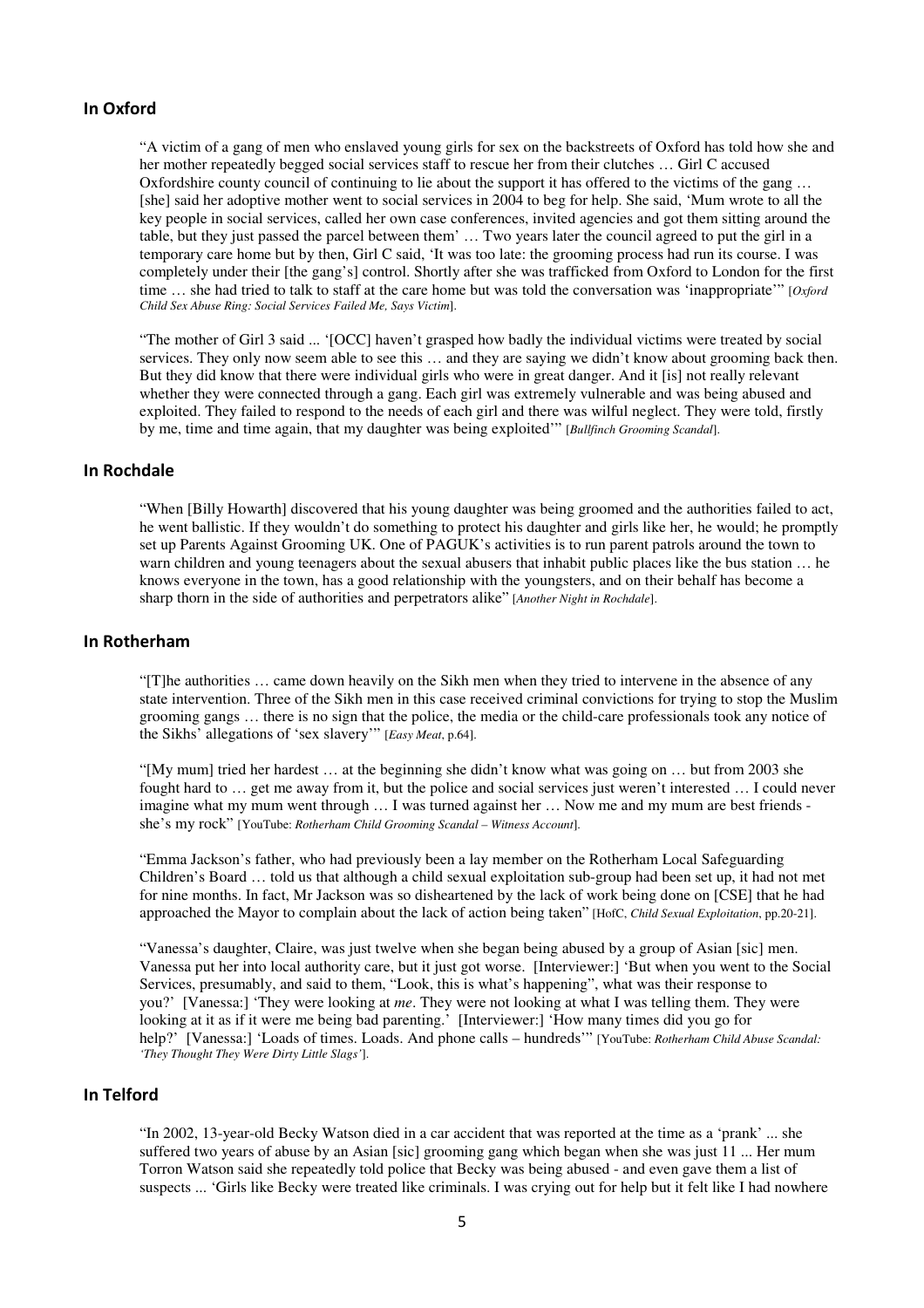to turn. If Becky's abuse had been properly investigated by the authorities more girls could have been saved from going through this hell'" [*Britain's 'Worst Ever' Child Grooming Scandal Exposed*].

## *Mothers of Prevention* **(Julie Bindel,** *Sunday Times***, 2007) (£)**

"The authorities, in the shape of politicians and the police, seemed reluctant to acknowledge this aspect of the crimes; it has been left to the mothers of the victims to speak out"

"As many as 200 families have gone to [Coalition for the Removal of Pimping (CROP)] for advice ... CROP researchers have been tracking the pimping gangs for over a decade, and have built up a valuable database of knowledge about the pimping gangs, based on hundreds of stories from parents and victims"

"Many affected parents are unhappy with the police response ... the families are meeting lawyers to discuss possible action against the police ... for failing to protect children from sexual predators"

"'We parents are doing more to investigate these criminals than the police' says Jean. 'My husband and I have sat for hours outside hot spots, taking down car-registration numbers. I have given the police dozens of names from my daughter's mobile phone, but they have done nothing'"

"Jean's daughter Sally is in foster care, but is still being picked up regularly by pimps and raped by men who do not even know her name … 'I keep having nightmares about what they have done to her' says Jean, 'and about what her life has become. I want to kill them. I have told police to go and do something, or I might lose control and do something myself'"

"Maureen's daughter Jo was one of [Zulfqar] Hussain and [Qaiser] Naveed's victims ... [She said] 'I was told by one police officer that he did not "want to start a race riot" by arresting Pakistani men for sexual offences'"

"Gemma cannot remember ever being happy, although her mother, Anni, says she was a contented child until she reached the age of 13 ... the day that Amir, her 24-year-old boyfriend, chose to brutally rape her ... 'If we had not pushed and pushed about this issue,' says Anni, 'I believe that Hussain and Naveed would still be out there, just like my child's abusers are.' Anni, along with other affected mothers, has put pressure on the police to respond by using the local press to back their campaign for justice"

"[M]any parents I spoke to are feeling cautiously optimistic after the convictions of Hussain and Naveed. 'This is just the beginning' says Maureen, 'but I think it will have sent a message to other abusers that the net is closing in on them and they can no longer get away [with] it'"

"Blackburn is Jack Straw's constituency, and both Anni and Maureen have visited him to beg for help"

## *Unthinkable* **(Kris Hollington, 2013)**

"Parents are the forgotten victims of CSE … The authorities put all their focus on the girl, who is often antisocial, uncooperative and aggressive, making any investigation difficult. Parents, siblings, grandparents, aunts and uncles, seen as part of the problem, not part of the solution, are ignored. They are neither listened to, not included in plans made by agencies for the welfare of their child, nor are they seen as useful in terms of evidence gathering and providing witness testimony to help win prosecution cases" [pp.249-250].

"Dealing with the actual horror of what has happened to their child is only half the story. Reporting it to the police often unleashes more trauma … they will take no notice of parents who can provide descriptions, phone numbers, texts relating to the supply of drugs and sex, and car number plates – all great evidence for an investigating team. Some police services are changing but still, too often, officers don't take the parents seriously … they don't talk to the parents" [pp.250-251].

"Schools aren't always much better than the police … Some schools know what's going on but don't warn parents. They prefer to blame the girls (and thereby the parents) for making bad choices. And caring, intelligent parents … have been forced to attend parenting classes by their local authority because of their child's 'disruptive behaviour'" [p.251].

"Hit with this double whammy, losing their child to the pimp and no one willing to do anything to help them, parents suffer enormously … The stress of trying to cope with what's happened to their child and trying to protect them – often without the help of the police – comes with tremendous costs. Parents fall behind at work,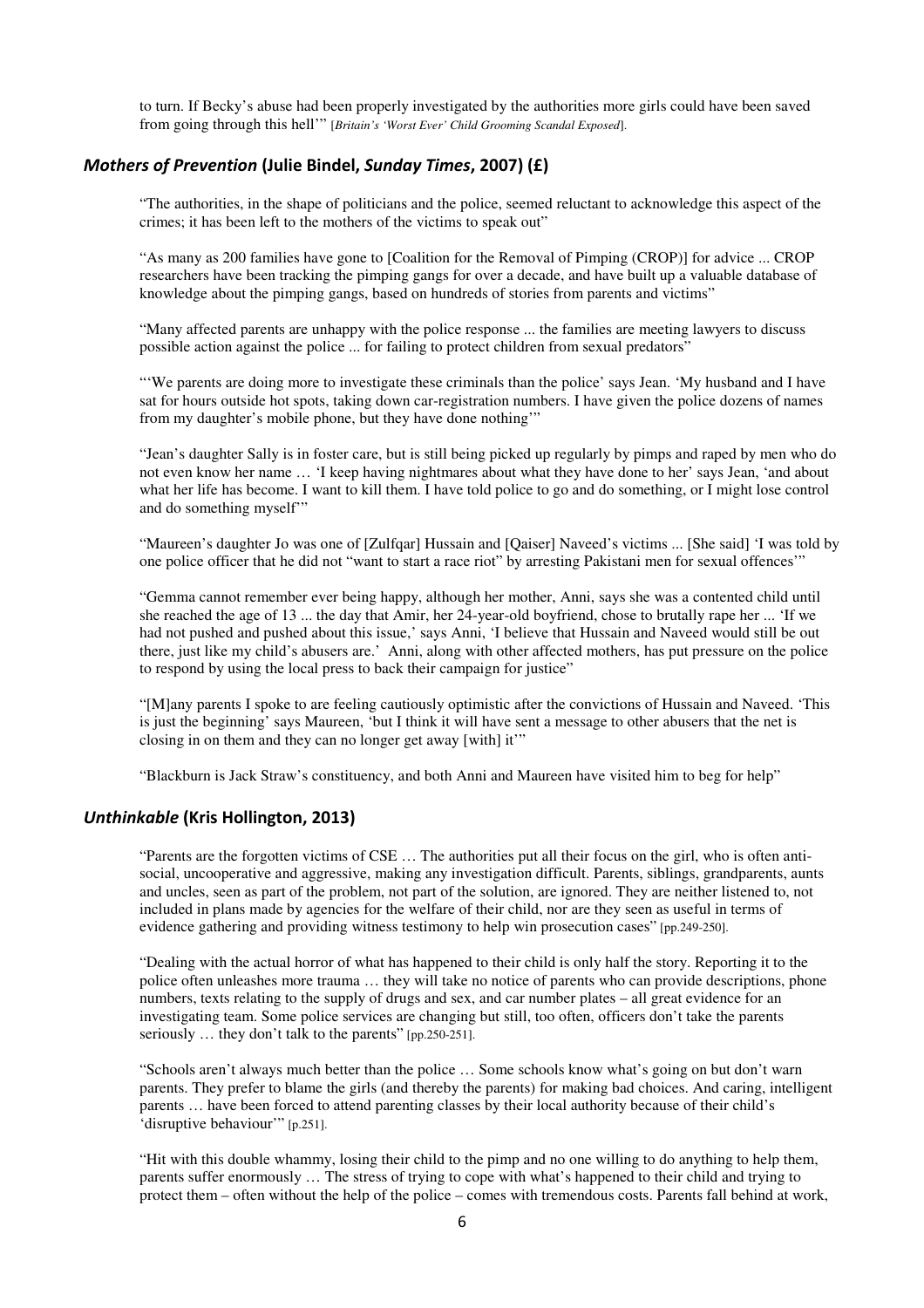miss meetings and miss out on what should have been straightforward promotions. In some cases they end up losing their job. Mortgage payments are missed; depression hits and this combined stress sometimes leads to marital breakdown, affecting the wider family. Siblings often develop behavioural problems" [p.252].

"A mother wrote her own unofficial report and sent it to police officers and social workers. She told them that her daughter was taking drugs and having sex with older men. Both police and social services already knew more than the mother, that her daughter had been trafficked across the north-west. They did nothing. Leaving the mother with the impression that they had decided her daughter was a 'bad kid'" [*Unthinkable*, p.249].

"[A] mother reported her daughter's rape to a police station. She was told: We don't do rape here. You have to go to another station" [*Unthinkable*, p.250].

"[A] father … called [the police] to report his child missing at 8pm. [They]called him back at 1.30 a.m. to say they didn't have anyone available at that time but someone would be around later that day" [*Unthinkable*, p.250].

"In one case an officer kept describing the rapist as her daughter's 'boyfriend', as if it was the parents' fault for letting [her] see him, that they were wasting his time with this 'silly' case" [*Unthinkable*, p.251].

"As one mother said, 'The worst thing is not being able to control or protect your own daughter. It was so hard to sleep at night. How do you sleep when your thirteen-year-old is out on the street somewhere, and you're not able to protect her? You go over and over it in your mind. Is it something I've done? Have I treated her any differently to my other children?'" [*Unthinkable*, pp.251-2].

"Some parents become suicidal. One mother thought she had freed her daughter from her abuser, but later found out that her daughter had gone back to him. She gave up and took an overdose of sleeping pills. She survived. Social services saw this attempt as reason enough to take her daughter into care, without exploring the reasons why, making it even easier for her abuser to reach her" [*Unthinkable*, p.252].

"Irene [Ivison] attended a case conference for her daughter [Fiona] with two members of the police child abuse unit and four social workers. She prepared a briefing document for them. They told her there was nothing they could do … There seemed no sense in putting Fiona on the **child protection register, they said, because this was used to protect children abused by their own families** [Really??]. The only other option was to put Fiona into care, but both police and social services warned: 'Don't put her into care. This is far worse. They can't keep an eye on them and she'll get into all sorts of bad company. She'll be ruined completely if she moves to a children's home" [pp.209-210, my emphasis].

Irene "also dealt with accusations of inadequate parenting, a very popular perception of what had 'gone wrong'. 'It is very easy to judge parents in our circumstances. Nobody tried harder than I did. I locked Fiona in her bedroom. I hid her trainers in my car. I attacked [her abuser]" [pp.221-2].

"Tired and disheartened, Irene believed that none of the sensible and obvious points she had been raising were being taken seriously. She became depressed but never stopped, never gave up … she was looking forward to a time when people understood what she was trying to tell them and campaigning was no longer necessary. She worked up to the last hours of her life … Irene Ivison struggled to be heard in a society … that didn't think what was happening to these young women across the UK was an important enough issue. There remains a serious and terrifying lack of interest in these men who groom and exploit young women. Even worse … are those who were supposed to care, knew there was a problem, knew everything that Irene did, and did nothing. Twenty years after Fiona's murder, teenage girls are still paying the price" [pp.222-223].

"A mother got hold of her thirteen-year-old daughter's phone and wrote down the names, numbers and texts of more than 150 Asian [sic] men (one of whom turned out to be a police officer). When she told the police that her daughter had just returned home after having gone missing for five days, and that these men had been abusing her, the police replied that if they took this information they'd be violating the girl's – and the men's – human rights" [*Unthinkable*, p.248].

# *Girl A: My Story* **(Girl A, 2013)**

"Social Services … didn't tell my parents any of what Sara [Rochdale Crisis Intervention] had told them in her letter – Dad was on to Social Services by this time, telling them he and Mum needed help because they'd lost control of me and were worried. [Social Services] said that for all that I might be unruly, they couldn't do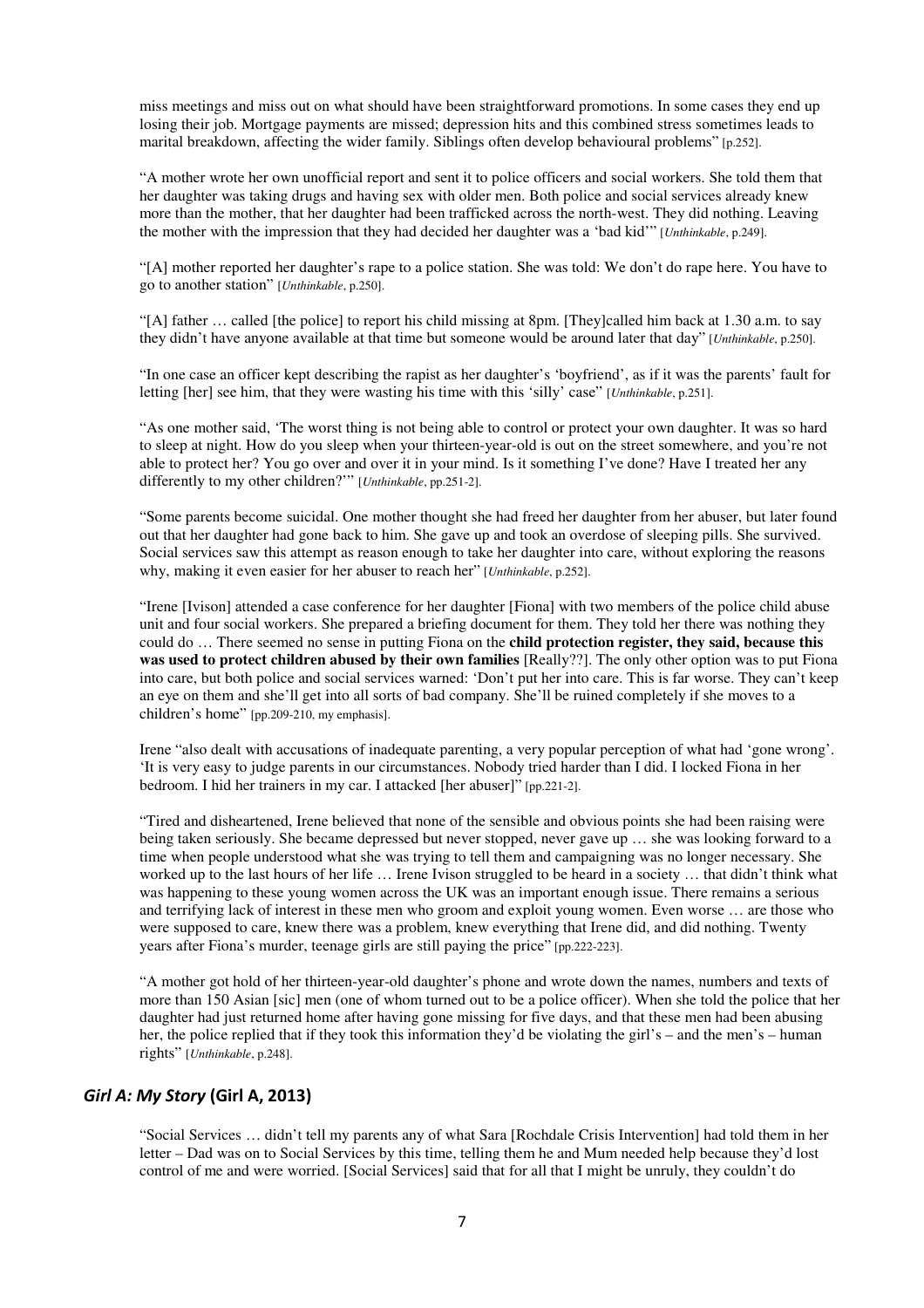anything because I was fifteen, nearly sixteen, and therefore nearly an adult. In their minds, it was up to me if I was off with men – nothing to do with abuse, just me making a 'lifestyle' choice'' [p.135].

"I'd convinced myself that Mum and Dad didn't care … In fact, it had begun to dawn on them that Harry's place was evil and they were beginning to get frantic … Dad would go to Harry's house himself to look for me sometimes, though more often than not it would be left to Mum to reclaim her 'lost' daughter because he didn't trust himself not to hit someone. She'd drive up and then wait outside in the car for a glimpse of me, because they'd always deny I was there. One time she called at the front door to be told I'd left, but with the door ajar she could see me … and managed to grab me and bundle me into the car" [pp.135-6].

"All these years later, [Mum and Dad] say they'll never forgive themselves for not trying harder. But there was only so much they could do … when Mum and Dad would ask the police or Social Services to get me away from Harry's place, the police might turn up, but they'd just put me in a van and dump me back at home" [p.136].

"For all that Mum and Dad tried their best to reach out to me, I was still a mess. I'd hit rock bottom by then, a feral creature living a half-life, abused by the gang, abandoned by both the police and Social Services. My parents had also been let down, and they were both confused and incredibly angry" [p.223].

"Mum and Dad, for so long bewildered and out of their depth, came through for me and are even now fighting desperately hard to help save kids like the one they almost lost" [p.339].

# *Jay Report* **(2014)**

"Child C (2002) was 14 when sexual exploitation was identified. … Her mother voiced her concerns … Several initial assessments were carried out and some family support was offered. The case was then closed. The social worker's assessment was that Child C's mother was not able to accept her growing up" [p.39].

"Child D (2003) was 13 when she was groomed by a violent sexual predator who raped and trafficked her. Her parents, Risky Business and Child D herself all understood the seriousness of the abuse, violence and intimidation she suffered. Police and children's social care were ineffective and seemed to blame the child … An initial assessment accurately described the risks to Child D but appeared to blame her for 'placing herself at risk of sexual exploitation and danger.' Other than Risky Business, agencies showed no comprehension that she had been groomed at 13, that she was terrified of the perpetrators, and that her attempts to placate them were themselves a symptom of the serious emotional harm that CSE had caused her. Risky Business worked very hard with Child D and her parents. None of the other agencies intervened effectively to protect her, and she and her parents understandably had no confidence in them" [p.39].

"Child H (2008) was 11 years old when she … disclosed that she and another child had been sexually assaulted by adult males. … Her father provided Risky Business with all the information he had been able to obtain about the details of how and where his daughter had been exploited and abused, and who the perpetrators were. The information was passed on to the authorities" [p.41].

"In one incident, a [taxi] driver accosted a 13-year-old girl. She refused to do what he asked and reported him to her parents who followed the taxi through the town, where they managed to identify the driver and dialled 999 for assistance. According to the Licensing Enforcement Officer, the Police did not attend until later and took no action … parents and partners strongly discouraged, even forbade, [the 24 children] from being on their own at night in a taxi, unless it was a company they personally knew" [pp.72-3].

"In the course of reading files, we had sight of internal correspondence identifying children who had been sexually abused, and the concerns their parents had expressed. We read correspondence in the files where parents had detailed their children's experiences and their concerns about inadequate responses by the statutory agencies. We were also contacted by several parents via the confidential email and Freepost addresses" [pp.125].

"'It is hard to describe the appalling nature of the abuse the child victims suffered,' [Professor Jay] said [during a TV news programme]. 'They were trafficked to other towns and cities in the north of England. They were abducted, beaten and intimidated. Girls as young as eleven were raped by huge numbers of male perpetrators. The authorities have a very great deal to answer for. Their parents are rightfully very angry. The authorities should consider very carefully what their response to these parents is'" [Professor Jay, quoted in *Violated*, p.327].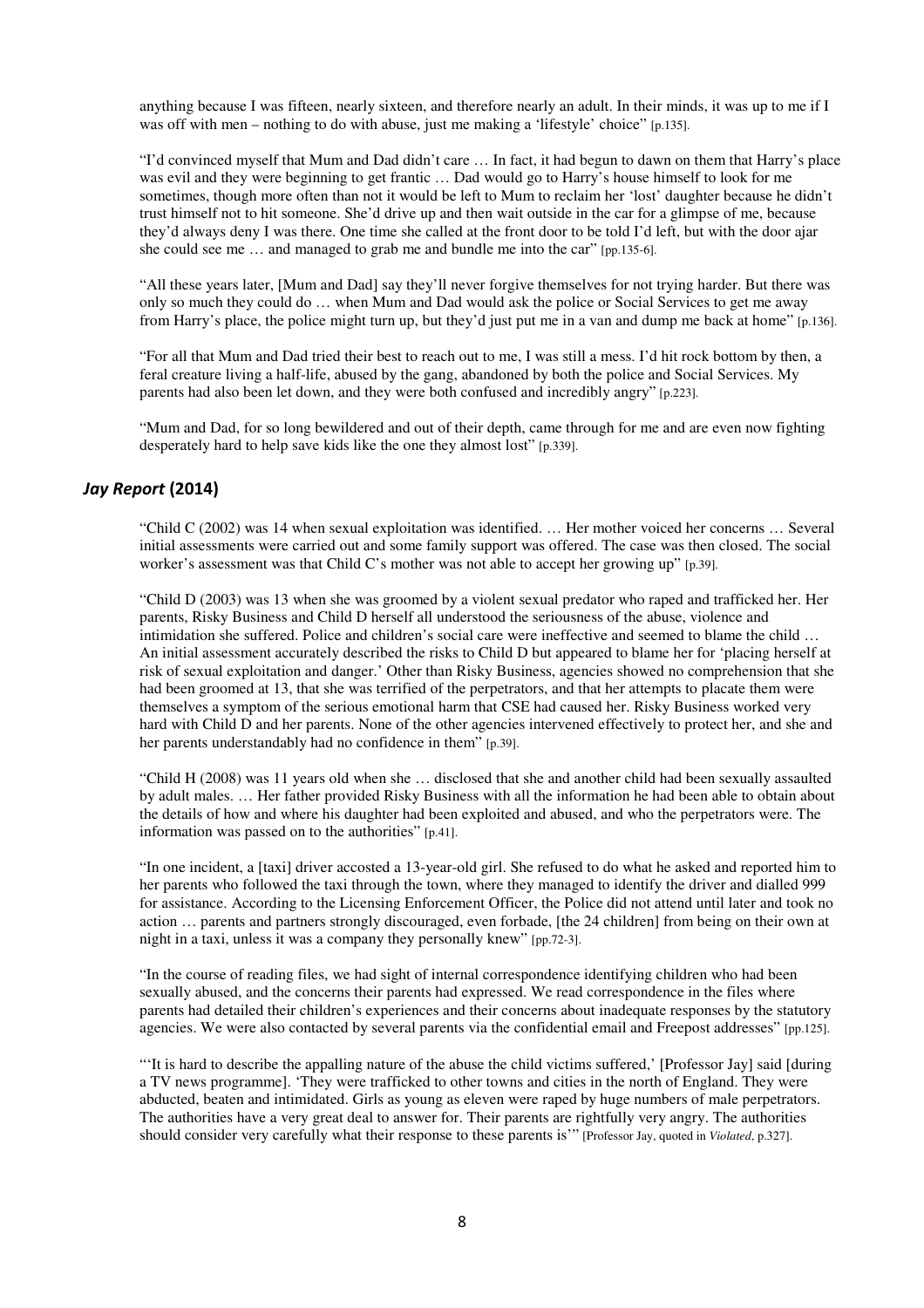#### *Casey Report* **(2015)**

"It was clear from [K's care files] that there were repeated attempts by the family to get protection and support for their daughter. Yet the documentation shows that the social worker assessed that there was no statutory role for social services. Between September 2003 and May 2004 the social worker made five home visits. No support was offered … her family ended up moving overseas to escape the perpetrators" [pp.57-8].

"G's parents … inform agencies of the circumstances, which include allegations of multiple rapes and threats of violence. They desperately want support and advice. They are told by social care that there [is] nothing they [can] do and that she [has] consented to sexual activity. G is 14" [p.58].

## *Violated* **(Sarah Wilson, 2015)**

"Mum heard on the grapevine that [my friend] and I were hanging around with guys twice our age. One night, not long after my twelfth birthday, we were standing with Amir and Rahim at the bottom of Psalters Lane when I saw her tearing down the hill like a woman possessed. She went straight for Amir … Mum screamed abuse at Amir and Rahim for a few minutes, but they both laughed in her face" [pp.70-71].

"Amir told [my mum] he'd kill us on the spot if she called the police, so she organised a huge search party of her own. Loads of her friends were trawling South Yorkshire in their cars, desperate for some clues as to where we might be" [p.73].

"I was referred to social services. I was assigned two social workers, Phil and Kate, but I thought they were horrible ... I hated how they talked to Mum like she was stupid" [pp.96-97].

"When Mum confiscated my phone to try to keep me away from the gangs, she found the phone numbers of 177 Asian [sic] men. She wrote them all down and gave them to the coppers, but they said they couldn't do anything and palmed her off with some rubbish about the Data Protection Act" [p.108].

"Mum had now taken to locking all of the windows as well as the doors because as soon as my phone went I had to find a way out. I thought these men were my mates, but I'd heard all sorts of horror stories about what they did to girls who disobeyed them … As usual, Mum phoned the coppers and told them I'd vanished … The copper didn't seem unduly worried about my safety but Mum was frantic. She tried to talk to the social workers, but all she got was a lecture about her parenting. Phil [one of the social workers] even suggested that Mum give me a curfew, as if it were that simple! It was like they couldn't accept that so many girls were being abused under their noses, so they buried their heads deep in the sand" [p.114].

"There is a paper in Sheffield called *The Star* and it had an office in Rotherham, so while I was imprisoned in the dosshouse, Mum decided to go down there, armed with a recent picture of me. No one had really heard of Facebook back then, so this was the only way she could get the word out quickly that I was missing. Of course, there was no way of her sharing a digital picture either, so she'd had to get my photo developed in the oldfashioned way and take a print of it with her" [pp.116-118].

"Mum was crying out for help, but her pleas were falling on deaf ears. She was really scared for the rest of the family, so she even asked Phil and Kate [the social workers] if I could be taken away from the house for a while so my abusers couldn't find me. It was very much a last resort. The idea of me being taken into care broke Mum's heart, but she felt it was the only way she could keep me – not to mention my siblings – safe. … Phil and Kate should have done everything in their power to remove me from the situation. Instead, they told Mum in no uncertain terms that they'd have her charged with neglect if she tried to move me away from the family home. Their indifference was truly staggering" [p.121].

"Mum was at the end of her tether. She was so stressed she had to give up work and she never got a wink of sleep. She'd tried as hard as she could for as long as she could, but every time my phone sounded … she'd be on the verge of a breakdown, wondering if this would be the time I wouldn't come home at all. Sarah [from Risky Business] and her colleagues would never have said this publicly but they were convinced it was only a matter of time before one of the girls caught up in this twisted web of depravity was murdered. Mum was thinking exactly the same thing, and she was terrified that that girl would be me" [pp.122-3].

"Mum asked if I could be locked up in some kind of juvenile detention centre, not because she wanted to punish me but because she wanted me under lock and key so I would be safe, so that none of my abusers could reach me. She also thought it would help me break the horrible cycle of alcohol and drug dependency which had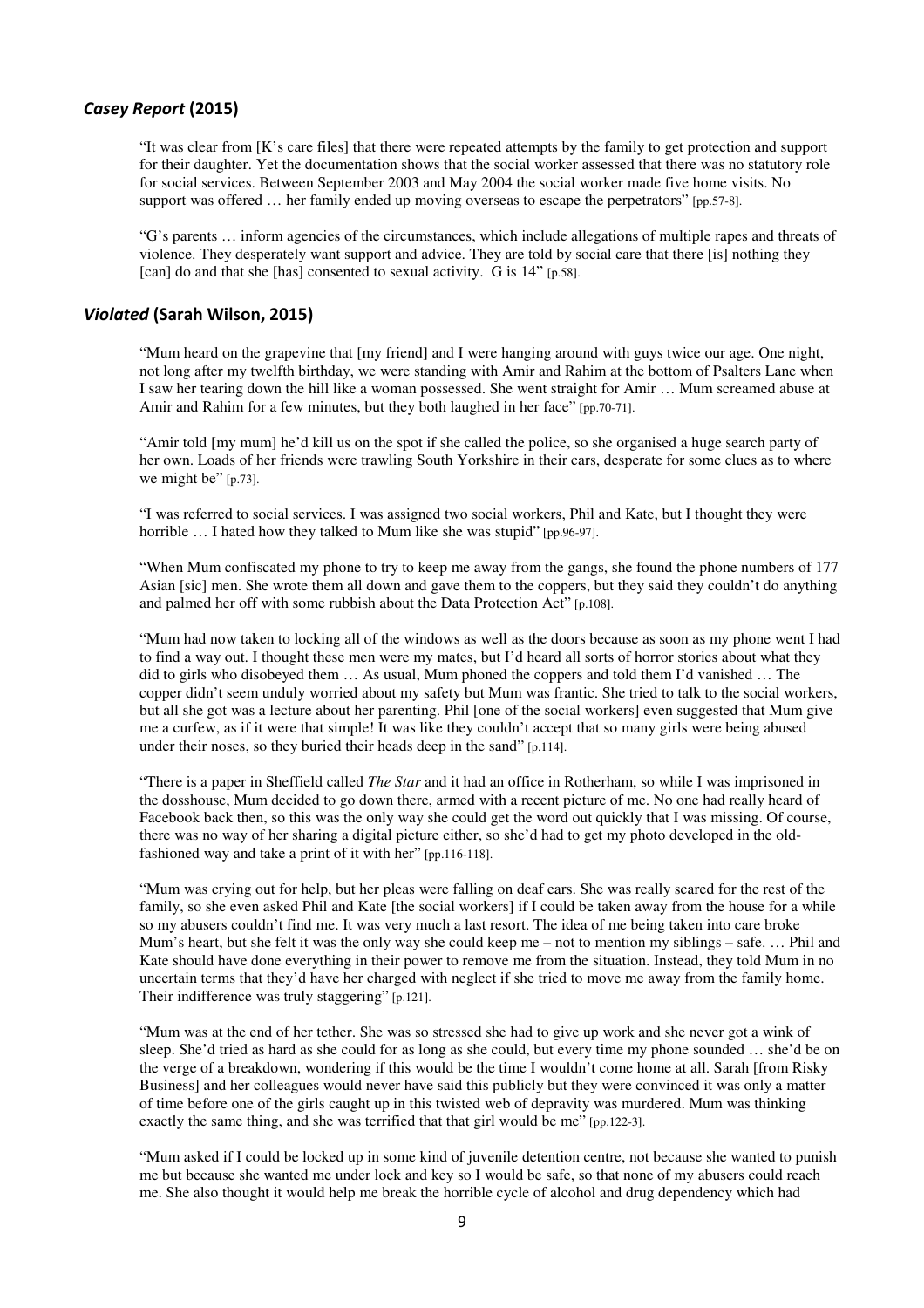become my life. Instead, my social workers found me a place at a local children's home … I had all the freedom I wanted. For a girl in my situation, this was lethal … They hadn't made it harder for these disgusting paedophiles to reach me; they had made it much, much easier. Mum had at least done everything in her power to stop me leaving the house, but now I could come and go completely as I pleased" [pp.128-9].

"Social services had decided it was too dangerous for me to see my family in case I did anything to hurt them, but Mum couldn't bear this. We'd meet up in town in secret, so she could check up on me. I tried to pretend that everything was fine, but, of course, she knew it wasn't" [p.131].

"[E]very time Mum tried to reason with [my social workers] they didn't want to know. I was far more at risk from paedophiles while I was in [the] care [home], but it was like they couldn't and wouldn't accept this" [p.150].

"[My mum] has been through so much because of what I suffered, but she never turned her back on me, and I love her with all my heart" [p.357].

## *You Can't Have My Daughter* **(Elizabeth McDonnell, 2015)**

"I had come to realize that with social workers the process was all, and there was little, if any, scope for judgment" [p.52].

"What was becoming shockingly apparent in all my dealings with Oxfordshire's education, social services and mental health agencies was firstly how administratively flaky they were: letters never answered, phone calls not returned. Secondly they were not in the least robust in their professional practices. Despite all being there to help children in need … They took any opportunity to find an excuse not to help" [p.113].

"Blinkered by their training and hobbled by the procedures, most of the social workers we encountered operated purely like robots running on tracks … Social services' inability to understand real life, make informed judgments about situations and exercise discretion was to dog us for years" [p.150].

"[My daughter] had now been missing on and off for most of two weeks … During all that time I had no contact from Oxfordshire Social Services, from whose care she had disappeared. They were supposed to be able to keep her safe; they were supposed to be the experts and were paying a small fortune for Lauren's place in Meadowside. They hardly seemed to know or care that she wasn't there" [p.157].

"I suddenly knew for certain that [my daughter] was being trafficked as a child prostitute. I was to raise this many times with both social services and the police but they did not see it as something that was being done to Lauren, rather it was a conscious, if poor, choice on her part" [p.159].

"I had worked in and around social care services all my life; I had friends and colleagues who were social workers. I had always instinctively taken the side of social workers in debates in the media on failings in child abuse cases. I simply couldn't believe the downright heartless incompetence with which [my daughter] was being treated by [them] … that day … knowing how hard they were still fighting not to have to provide her with any support or help at home, any last vestige of trust or respect I had had for social services died" [pp.160,162].

"The theory was all that mattered … [My daughter] was stuck in an aimless, ineffectual, procedure-driven regime that was the 'looked after child/young person' system" [p.165].

"Another desultory meeting took place … As ever, [the police and social worker] did a lot of tut-tutting at [my daughter]'s risk-taking behaviour, which they saw as purely wilful and delinquent. They frowned at me for failing to control it and then completely backed off when I asked them what they were going to do to help us … Quick to judge the inadequacies in others, they repeatedly turned a blind eye to their own shortcomings … It was very much 'Do as we say, not as we do'" [p.244].

"[M]y daughter] was in danger, but I knew she would be at even greater risk if social services took her into care again … Although I knew I was not able to protect her properly, even in the darkest hours of self-doubt I knew I was doing a better job of it than social services ever could" [p.244].

"Cruel, stupid, costly. Three words that seemed to sum up every aspect of the childcare system as we experienced it" [p.273].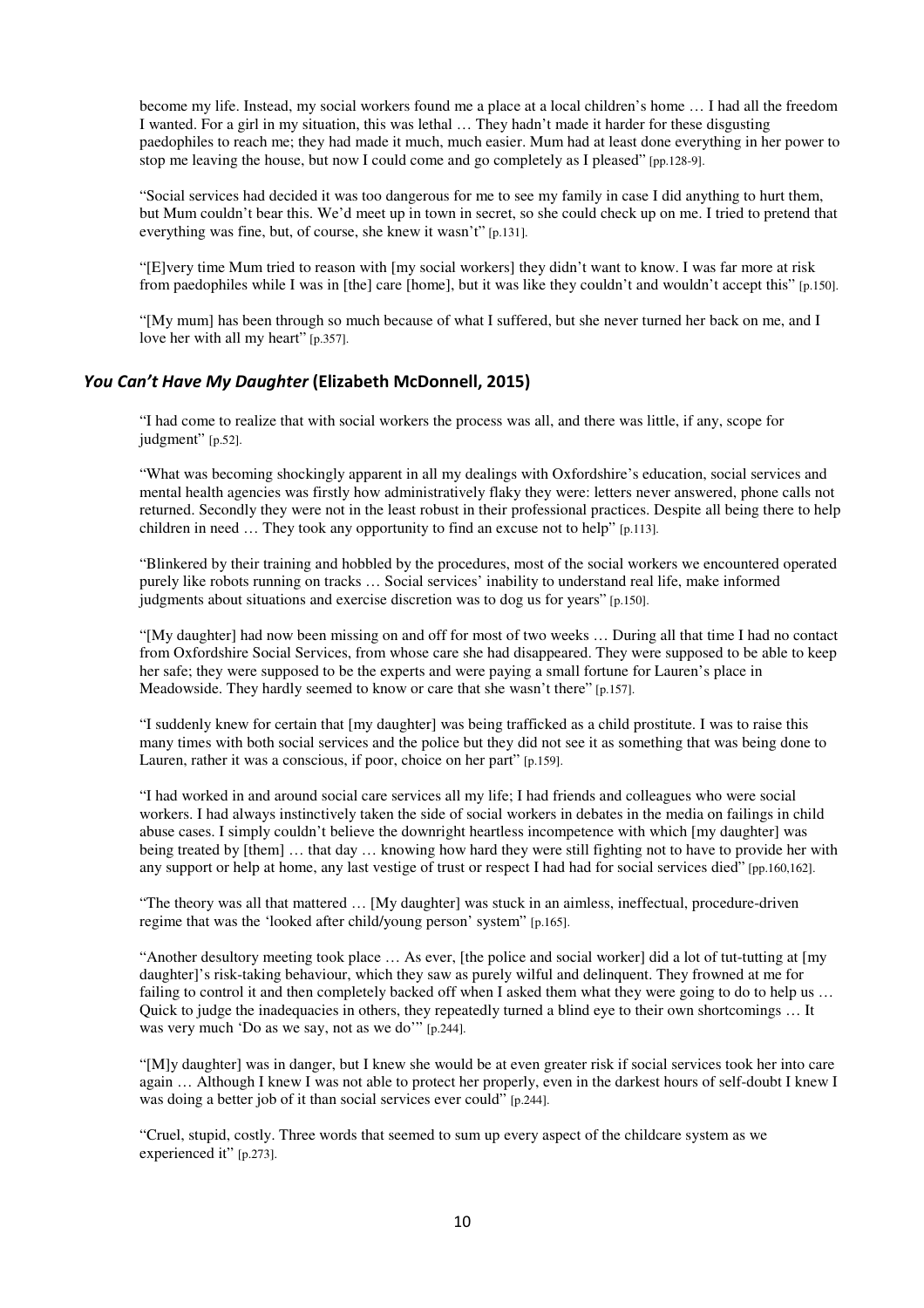"More or less everything the Attach Team did was predicated on the importance of the relationship between [my daughter] and me, something I had always felt was fundamental but which seemed to be dismissed or denied by other parts of social services" [p.304].

"I have spent a long time thinking about all those dreadful years … I had thought social services would have the knowledge and experience to help a twelve-year-old child going into meltdown after years of abuse. Instead they blamed the victim, which facilitated further abuse, and in the end I discovered that a couple of serious offenders just out of jail had more instinct about how to offer care and protection to a vulnerable girl than costly children's homes and any number of professionals … I hadn't realized just what a chocolate teapot our public sector is. It is simply not fit for purpose; it does not do what it says on the tin" [pp.368-369].

"We did encounter some good committed individuals … but they were overwhelmed by organizations that stifle individual initiative and are founded on inertia, procedural rules and looking the other way. I will … encourage my grandchildren to respect the law and our public services, but I would say to them never, ever trust or rely on any of them. If you can cope without them, do, for they are very likely to make the situation worse" [p.370].

#### *Easy Meat: Inside Britain's Grooming Gang Scandal* **(Peter McLoughlin, 2016)**

"What should have been of interest to the authorities? ... parents contacting police and social services with their fears and accumulated evidence" [p.16].

"[T]he gang will use techniques to drive a wedge between the girl and her parents ... If none of this works, and the parents' intervention looks like it will threaten the gang's activities, then the parents too may be subject to blackmail, intimidation or violence" [p.30].

"In 2012, the mother of one of the victims testified at the trial of Rochdale men accused of grooming offences, and she said that the council social services team knew of the problems as far back as 2002. She went on to say: 'I wanted the three of them [my daughters] to be put into child protection but they wouldn't do it. I must have called in to social services eight or nine times and phoned them lots of times'" [pp.122-123].

"Parents across the country were trying in vain to get the councils and the police to take action" [p.123].

"[G]rooming gang cases have gone to trial as far afield as Oxford, Bristol, Newcastle, and Ipswich. And in some of these cases, the victims and their families have claimed that they notified the child-care services in their area, but nothing was done" [p.125].

"[M]others were gathering evidence that the police would then dismiss" [p.134].

#### *Broken and Betrayed* **(Jayne Senior, 2016)**

"Irene [Ivison] fought and fought to claw back her daughter from the clutches of her so-called 'boyfriend' - a man in his mid to late twenties - battling with the police and social services to get something done. ... Fiona was murdered ... in December 1993. By campaigning to alert people to child sexual exploitation Irene had found a way to go on ... A young girl that no one in authority seemed to be able to help, even though her mother had reported her truanting from school, hanging around with older men, and becoming involved in drugs ... I was angry not only at the abusers, but the system too'" [pp.37-8].

"[Paula's] parents were extremely concerned, attending meetings with us, the police, social services and education ... doing everything they could to stop her from becoming more deeply involved. Her poor, desperate father even accosted one of the men she was hanging about with when he saw him in Asda ... He related this story in a meeting at which police officers were present. They tore a strip off him, but still did nothing about his daughter's abusers" [pp.76-7].

"...after a concerted attempt by her mother, who was forever going out looking for her at night, Katrin decided that she wanted no more to do with her abuser and his friends ... backed by her mum, she decided she would make a statement to police" [pp.100-101].

"Danielle's ... parents reported her missing on every occasion. However, they were actually told they were wasting police time as eventually she would come back" [p.121].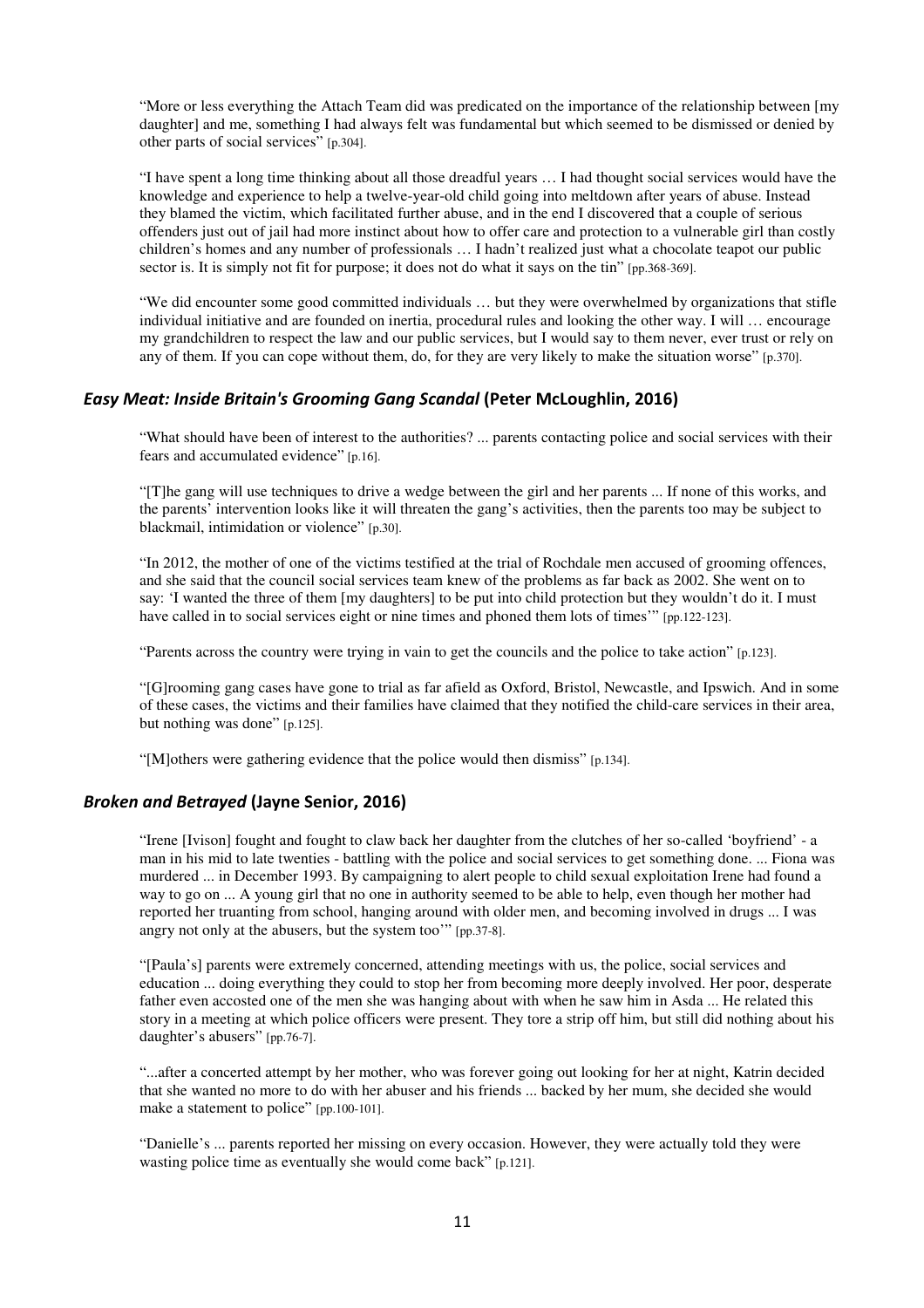"[Karen] is missing from home frequently ... returned with a suspected broken nose, two black eyes, bruises and scratching. Her mum was told by police not to report her missing due to the frequency of this" [p.125].

"[M]y husband Paul, our [sons] and two of my brothers-in-law went out for a Christmas drink. At about 11.30 p.m. they came out of the pub at the end of the road and saw a young girl walking up the street ahead of them. Then a van screeched to a halt and the Asian [sic] driver shouted, 'Get in, you b\*\*\*\*!' Paul approached the van and told him to 'do one'. They then walked the young girl home … I knew who the girl was, and on the Monday I rang her social worker … she said, 'What were your husband and sons doing approaching a young female late at night?' The 'young female' was an extremely vulnerable child who went on to be raped with a broken bottle and will never have a baby due to the damage caused. She … told me recently that the night Paul intervened she had just been gang-raped and had run off, wanting to get home to where she knew she would be safe and her mother would give her a hug and make everything better" [pp.210-211].

# **Fenestra Serious Case Review into Child Sexual Exploitation (2017)**

"A serious case review found social workers focused on parenting deficits rather than take parental concerns seriously" [*Social Workers Did Not Take Parent's Concerns Seriously in Child Sexual Exploitation Case, Review Finds*].

"Social workers have been criticised for not taking a parent's concerns seriously in a case involving the sexual exploitation of teenage girls. A serious case review, published by the Somerset Safeguarding Children's Board, said practitioners focused on 'short-term intervention for perceived parenting deficits' when dealing with parents struggling to manage their children's behaviour while they were being sexually exploited" [*Social Workers Did Not Take Parent's Concerns Seriously*].

"One parent repeatedly told children's social care of their concerns about their daughter being engaged in a sexual relationship with an older man, but the response from services was often about how the children were being parented. 'Her father identified that she was being sexually, physically, and emotionally abused by an older man, but this was not investigated at all … the focus instead was in relation to allegedly punitive parental responses to [the child's] increasingly out of control behaviour. Social workers do not appear to have taken the father's concerns about a much older boyfriend seriously, as reflected by the comment that the father's concerns "cannot be assumed to be correct".' … [T]he review author said the common model of social work services is … to assume that the root of the problem is within the family" [*Social Workers Did Not Take Parent's Concerns Seriously*]

"This model [of social work] … is driven fundamentally by a belief that if you have need of services, you are the problem. It is hugely damaging for … families" [comment at: *Social Workers Did Not Take Parent's Concerns Seriously*].

"I've had very similar experiences recently as an ISW, having to explain to an LA that if a child is being sexually exploited this does not inherently mean their parents are abusive or negligent. I was horrified to find social workers looking for non existent evidence to pin on the parents to portray them as the 'cause' of the abuse the child had suffered" [comment at: *Social Workers Did Not Take Parent's Concerns Seriously*].

"[F]ar too often professionals pin the blame on parents and say it is the fault of parents. All professionals should first look at their own attitudes to parents" [comment at: *Social Workers Did Not Take Parent's Concerns Seriously*].

#### *Just A Child* **(Sammy Woodhouse, 2018)**

"Dad … [had] been doing a lot of talking and asking around, trying to find out why I was suddenly coming in late, as I'd never done that before. Someone had mentioned to Dad that they had seen me going into the Clough Road flat the very first time Ash took me there, and when [Dad had] called the police to report me missing, [he] had told them he was very concerned about the people I was associating with ... He'd heard rumours that the guys I was hanging around with were older than me, and involved in drugs and crime" [p.52].

"Dad wrote out details of every bit of information he'd picked up locally, and he gave the police everything. The police told Dad that in order for them to get involved further I would have to make a complaint myself about the people or person I was involved with. As it stood, this was just a family dispute between an errant teenage girl and her parents, and there was no evidence of any wrong-doing. My dad was spitting tacks and couldn't understand how the onus was on me, a naïve and impressionable 14-year-old schoolgirl, to complain about the company I was keeping. His gut was telling him something wasn't right and I was in danger, but a father's instinct and some hearsay evidence wasn't enough for the police. They left us to sort out our family dispute among ourselves" [p.52].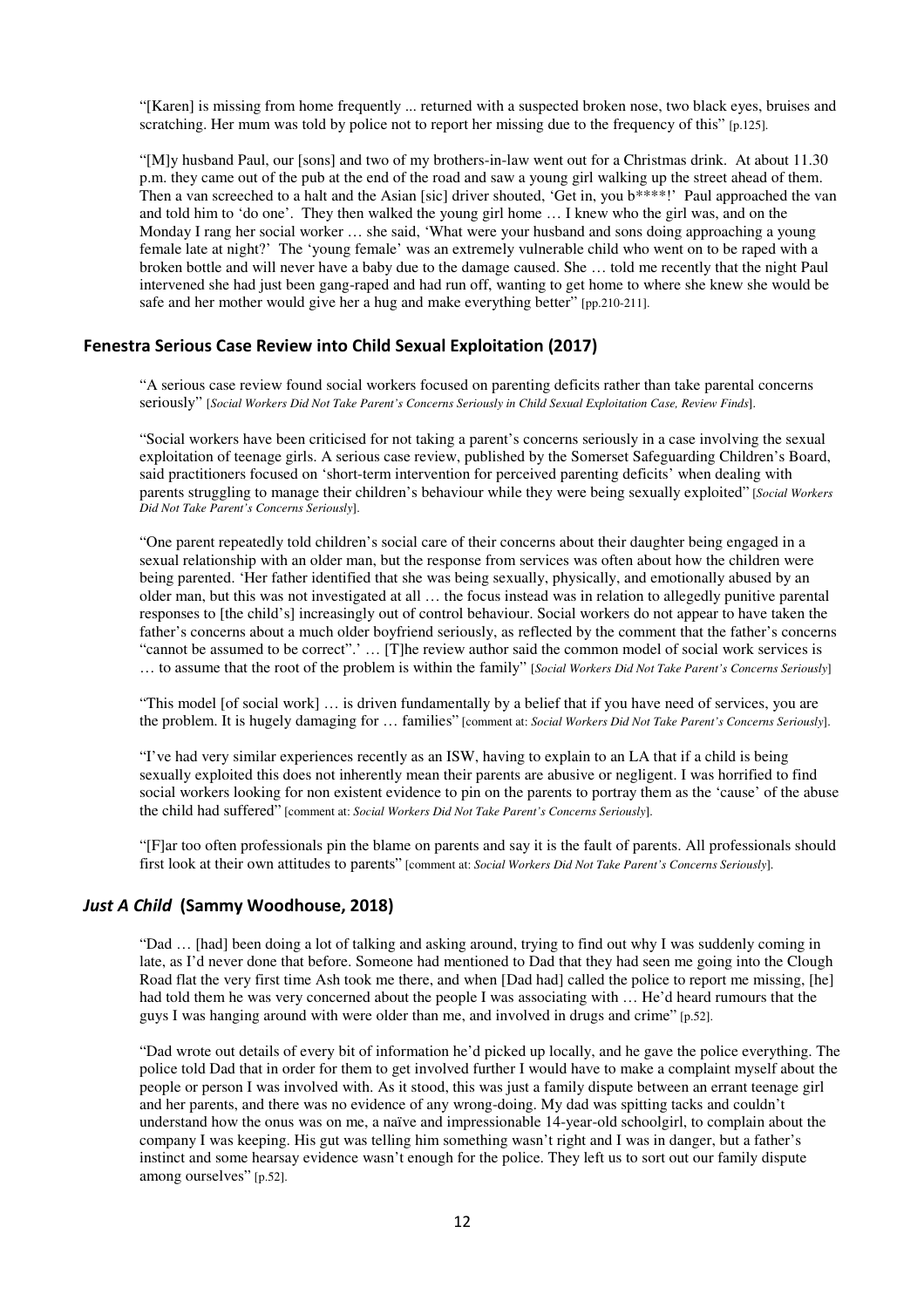"Dad was keeping his ear very close to the ground, as was [my older sister], and they were hearing all kinds of stories … All Mum and Dad could do was ground me, and even then they couldn't lock me in the house 24 hours a day, could they? ... Calling the police was no use to Mum and Dad either; that had been proved on countless occasions by now" [pp.58,69].

"One night I was lying in bed at home … asleep. Dad came in to check on me, found [my] phone and took it away. When Ash phoned, Dad saw his name flash up and answered the call. He went absolutely mental with Ash, telling him to leave me alone once and for all. He told Ash never to contact me again, but Ash simply listened silently and hung up. Dad called the police immediately, but they told him what they always did: that if I wasn't making a complaint against Ash there was nothing they could do" [p.70].

"Dad watched me like a hawk. I guess he thought he'd scuppered my chances of linking up with Ash because I had no way of contacting him without the phone – Dad never returned it to me – and I was stuck in the house. What he didn't know was that Ash had met me at dinner time from school, laughed about the telling-off he'd had from my dad, and given me a brand new phone ... Dad had started securing the windows in the house and being extra vigilant about bolting and locking the doors too, to stop me escaping without him noticing" [pp.70-71].

"Mum and Dad said they were going to get a DNA test on the baby … [so that] they could press charges without me making a complaint myself. … I was moved in with [my eldest sister] Kate for a while. Mum and Dad were prepared to try anything that might help the situation. They were struggling to cope" [pp.96,98].

"[A]s advised in my [Social Services] file, my parents were kept in the dark about the further details that were known to Social Services about Ash but not shared. To this day, I do not know exactly what the social workers knew at this point in time, because when I got hold of my file many years later a large section from this particular entry, dated March 2000, was marked with an asterisk, completely blacked out and had these words written in the margin: 'CONFIDENTIAL DO NOT DIVULGE OUTSIDE OF TEAM'" [p.104].

"Dad had gone round to Ash's house and Ash had battered him … Dad had tried to warn Ash off seeing me, and he accused him of having a wife and kids in the house … I didn't want my dad to be hurt … I scarcely recognised him. He'd clearly been given a right good hiding. His lips were swollen and split, and one side of his mouth looked like it had been turned inside out and was stuck up on the side of his face … I found out later that Ash had charged at Dad when his back was turned, as Dad was shouting to members of Ash's family, telling them what Ash was up to … Dad looked like a defeated man … I was used to him being my hero, the kind of bloke who defended his family and always came out on top" [pp.109-111].

"[My older sister] Lisa now says it felt like our house went through three phases during our childhood. In the beginning, it was like a youth club, full of laughter and fun and kids, with Mum as the Pied Piper, always the life and soul of the party. Then the shouting and screaming came. Mum got hysterical and emotional; Dad came out fighting and flexing his muscles. After that there was this terrible sadness and silence. Dad looked cowed and kept very quiet, for what seemed like a very long time. Mum started drinking more, and became a crumbling, emotional wreck" [p.111].

"[My parents] were on the phone to the police all the time, reporting that I was missing or out with Ash, but getting the same feedback every time … My mum and dad were living on their nerves, filled with fear all the time. In desperation, they decided to take me and our Lisa on holiday to Spain for a week, hoping time away would make me see sense, and sever the ties with Ash once and for all" [pp.111-112].

"My dad was still on the phone all the time to the police. He'd gathered so much evidence about Ash by now that he handed them an 11-page statement, detailing registration plates, names of hotels he suspected I'd been in with Ash, and specific dates when I'd failed to come home. He also gave the police my diary, which he found in my bedroom and contained loads of detail about my sexual relationship with Ash. Dad had torn the room apart looking for it when I was out" [p.118].

"Mum … felt guilty for having to go out to work, but she didn't have any choice, as the family needed the money. It was the same for Dad. They couldn't afford to give up their jobs to guard me full-time … Foster care was mentioned and my parents agreed that it might be worth considering, if it was a way of keeping me safe" [p.120].

"My parents got a call from Social Services, and at this point they reluctantly agreed it was best I went into care; they felt they had no choice … the fears they had been passing on to Social Services for so long had proved to be alarmingly accurate. They couldn't keep me in the house, they couldn't keep me out of trouble, and, most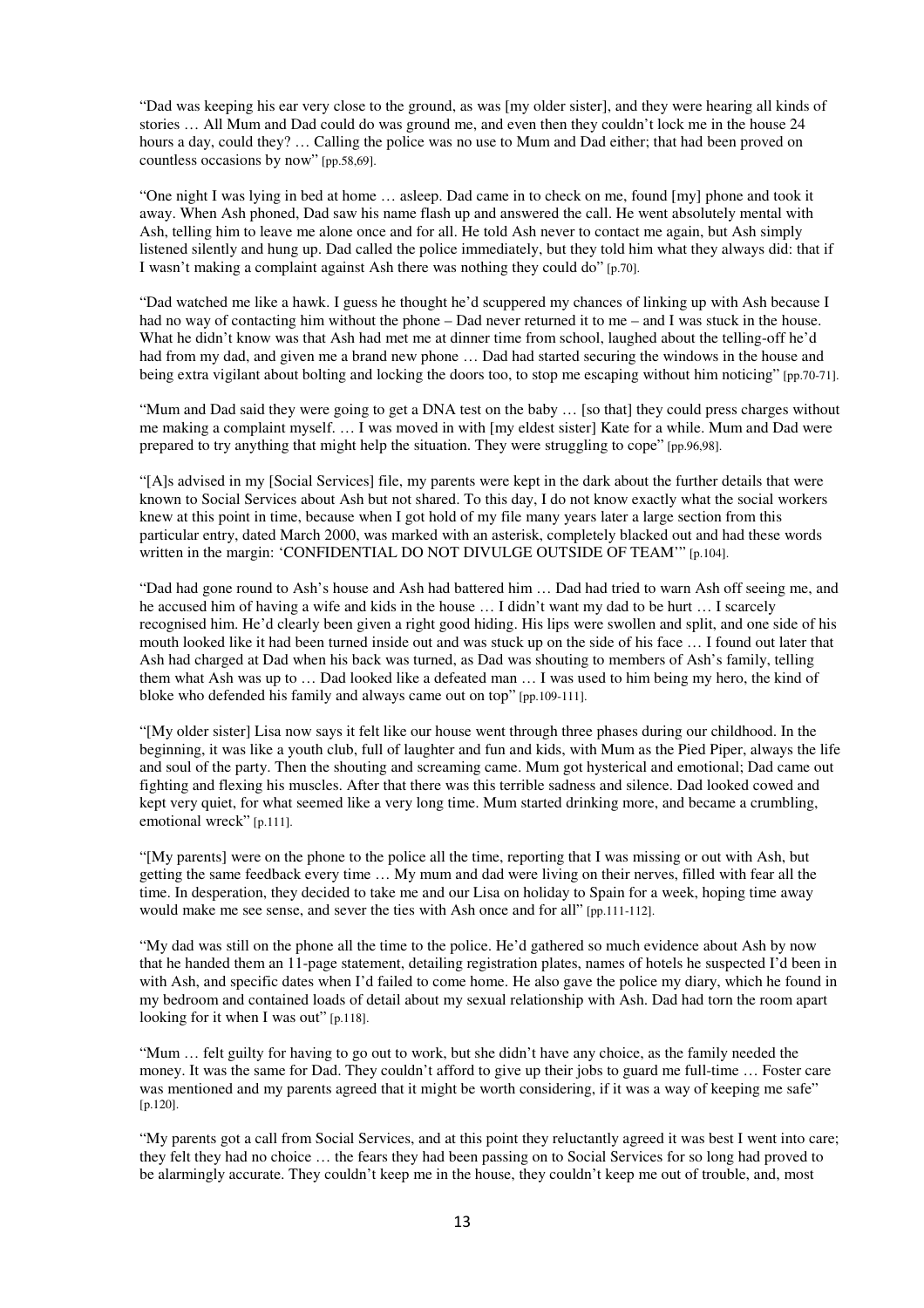importantly, they couldn't keep me safe. … Putting me in care was a desperate measure and a decision Mum and Dad didn't take lightly at all" [p.135].

"When I was missing, [my parents] had been terrified that I was going to be found dead. They were searching for me every day, quizzing all my friends and hoping to catch one little glimpse of me or hear one word that would put their minds at rest. Instead, they were met with a wall of silence every way they turned, because all the friends who would have been able to help were involved with Ash and his brothers and associated too in some way, and they kept quiet" [p.135].

"Dad had reported that he had heard locally that Ash had got several other teenage girls pregnant … My parents were now so worried about me that they had talked to some relatives in Ireland and were seriously considering moving me there, to get me away from Ash" [p.138].

"[At the trial of Ash, my dad] described how he called the police and drove round looking for me when I didn't come home, how he'd fought with Ash, how I'd skip school and run away, and how Ash would climb in my bedroom window. [My sister] Lisa … said … 'My dad used to drive round every night, go to hotels giving her picture out, saying, had they seen her? He used to do it until the early hours while my mum were in bed crying. It was every night for two years'" [p.293].

# **Parents' Action Groups**

# **Parents Against Grooming UK**

"Parents Against Grooming UK was formed in 2012, because our founders have had direct dealings or know parents whose children have been either directly involved with grooming and/or have been approached by men in the Rochdale area. ... We must all be made aware of this and know the signs. If you're in doubt then please speak out! We have long believed the people that make the decisions, the suits high up in Greater Manchester Police, Crown Prosecution Services, Rochdale Council and Rochdale town hall bosses have covered up crucial evidence in the Rochdale grooming scandals 2007-2012. There are victim reports of having to sign gagging orders, bullying of victims and victim-blaming during the scandals. We are demanding a full transparent independent inquiry with all those to blame to be held accountable for their actions. We will continue to raise awareness into CSE and supporting other cases similar to that of Rochdale's. ... We ... will push and demand justice and accountability [from] ALL those who make decisions..." [*Parents Against Grooming*].

## **Sikh Awareness Society**

"Are you concerned a friend or family member may have been groomed? Are you concerned about the safety of your child? Do you know a victim who needs support? The Sikh Awareness Society …. aims to protect and educate young people about sexual grooming through awareness and support by holding a wide range of talks, seminars and events across the UK" [*Sikh Awareness Society*].

## **PACE - Parents Against Child Sexual Exploitation (formerly CROP)**

"PACE was founded by Irene Ivison and a number of supporting parents in 1996 following the murder of her 17 year old daughter Fiona, who was groomed, sexually exploited and then coerced into prostitution by a known perpetrator [and] murdered by a client. Irene had spent three years asking social services to help remove Fiona from her groomer's clutches. But social care did not deem Fiona to be at risk ... The man who killed her received a life sentence, but the groomer who pimped her remains free today. It was these twin agency failures the inability of the social services to intervene and the refusal of the criminal justice system to recognise the groomer's role in Fiona's death - which propelled Irene to set up CROP [Coalition for Removal of Pimping] alongside other affected parents. Right from the start, CROP was run by parents for parents, offering individual telephone support and running self-help groups. When the parents organised the inaugural CROP conference in 1998, they ensured that police officers, social services, health authorities and children's charities attended to hear their voices for the first time. ... We help parents fight to keep their children safe..." [*PACE*].

"We will never blame you for what is happening to your children and aim to help **you** find the best solution for **your** family" [*PACE: Info for Parents*, (emphasis in original)].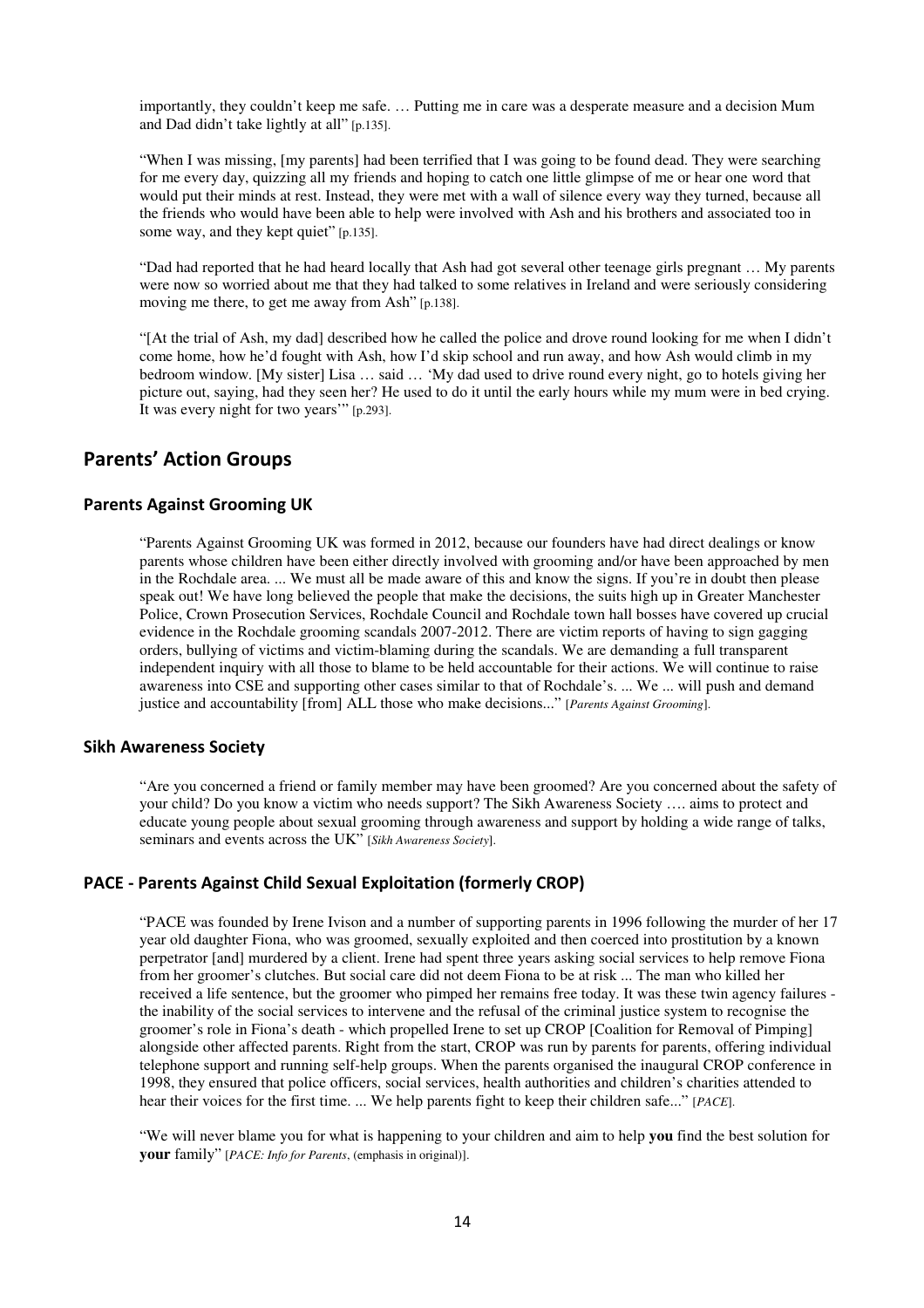"It was only when I finally got in touch with PACE that I realised nobody had been supporting us through this darkest of journeys" [Faye, quoted at: *PACE: Info for Parents*].

"Whether you work in the police, social care or voluntary sectors, working with PACE can help your agency implement parent-friendly practices which can increase the chances of keeping affected children safe and exiting exploitative relationships" [*PACE: Info for Professionals*].

In 2013 "PACE, which [was] based in an office building on the outskirts of Leeds, was working with 128 families, mainly in the north-west, but they receive calls from all over – even from abroad. 'So many parents think they're the only ones going through this but they're not alone' said Hilary Willmer, the redoubtable seventy-something pioneer and chairperson, who has been with PACE since the beginning" [*Unthinkable*, p.250].

"PACE has spent the last [twenty] years doing amazing work, supporting parents and trying to make the police and social services understand what's really going on. They've not only helped kickstart investigations, they've driven them forwards" [*Unthinkable*, p.252].

# **PACE Report:** *Parents Speak Out* **(2016)**

"The unique gift of love and commitment by the parent to the child is crucial and distinctive. For parents the word love and all the difficult emotions it encompasses are normally key to the relationship with their child. This is a critical difference between parents and practitioners. Relationship with the child is a matter of practical daily life together, rooted in the past, and looking to the future. Practitioners care for a child who is a victim of abuse but their interaction starts when the abuse becomes apparent and ends when it passes or the child becomes an adult. Parents' knowledge of the child and commitment is holistically rooted in a relation starting long before the exploitation is on the horizon; it grows and adapts with the child over years and it is still there when the exploitation has been removed. Parents are inventively, energetically proactive in protecting their child" [p.4].

"Parents in this survey evidenced their role in proactively providing information and intelligence about perpetrators to the police. This has in many instances been a contributing factor to the recent increase in successful prosecutions of CSE perpetrators" [p.4].

#### **Q1: Unique Parental (As Against Professional) Contribution to Safeguarding Their Children**

"We love our child unconditionally. We are always available and willing to support her and fight for her. We have a lifelong commitment to her that no professional could ever match" [p.8].

"Know them best and their welfare. Not just a paid job" / "I know her best and the longest relationship with her – and basically she trusts me" / "Never gave up and will always be there for her" [p.8].

"I know my child inside and out and live with her 24 hours a day. I know her vulnerabilities and know how she responds to fear and anger. I love my child and would put her first above everything else" [p.8].

# **Q3: Specific Action Taken to Protect Their Children**

"As a parent I try my best to safeguard my child by disclosing any information I can regarding my daughter and her chosen group of friends to the police, Social Care and FIT worker. I have also gone looking for her myself on many occasions" [p.9].

"Been to just about everyone over it – MP, safeguarding, police etc" / "Stopped her going out, seeing him. Took her/picked her up from school. Took her to stay with her grandmother at another time" [p.9].

"Monitored social media, found counsellors, persuaded daughter and friends to give evidence, reported hotel address to Social Services and the police. Found out man's mobile, provided photos, place of work (all before the police did), provided text messages and images. Demanded CSE unit get involved. Educated the school. Provided love and support to daughter. Took out 2 warning abduction notices" [p.9].

"As parents we have physically restrained our daughter from leaving the house and many times we have gone to bed with all the house, car and window keys under our pillow to prevent our daughter getting out through the night. We have called the police on several occasions to find our daughter. I have spoken to these men on my daughter's phone to warn them to leave my daughter alone and that she has a family who love her" [p.9].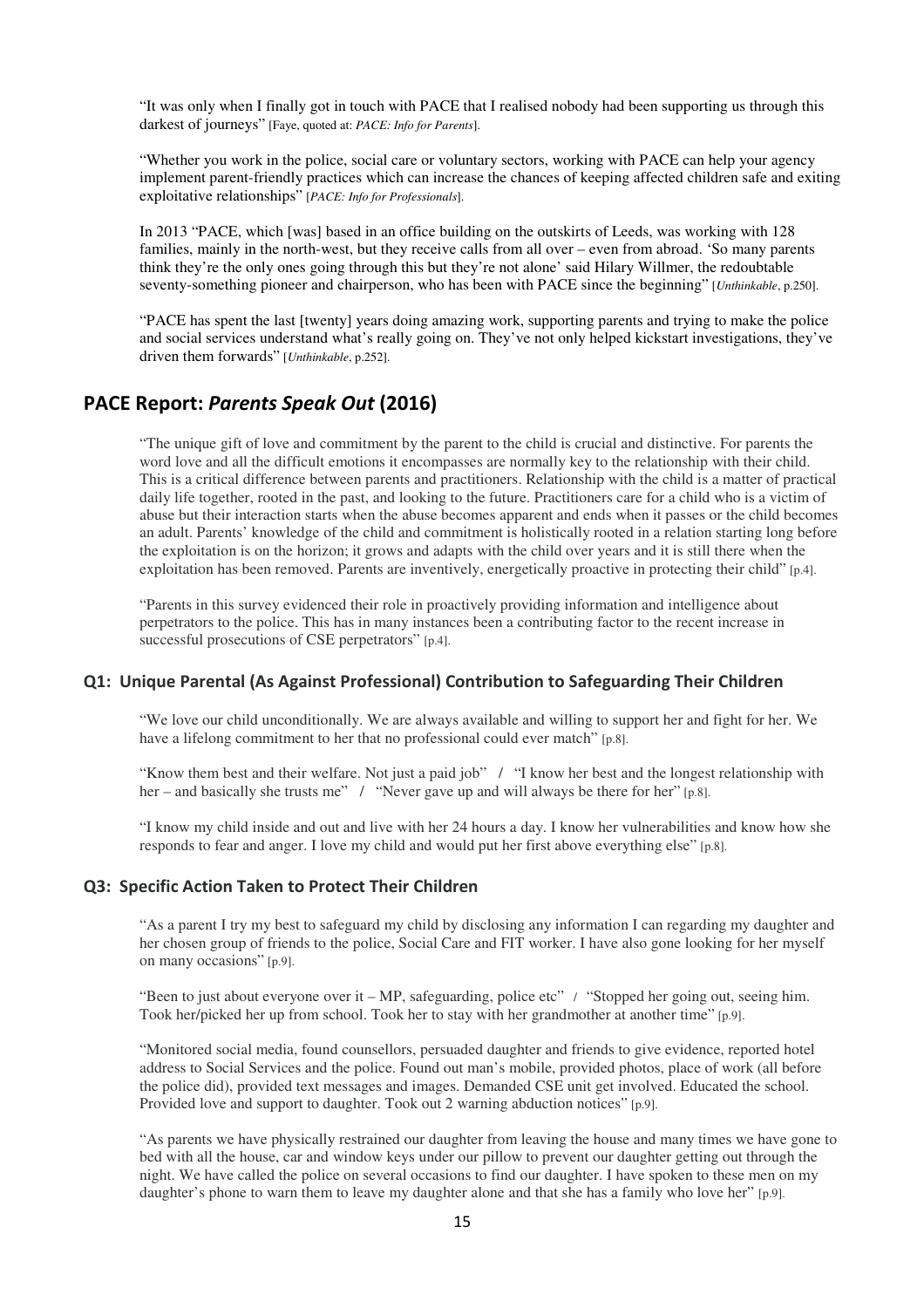"Talking, parental control, checking with other parents when arranging events for child to attend. Boundaries, times to check home. Drop off and pick up. Check child has arrived at school" [p.9].

#### **Q4.1: Searching for, Finding, Rescuing Their Children Before the Authorities**

"Every occasion I went out to look for [her] … I would look in the red light areas … 5 hours at a time" [p.10]. "Several times found her by going out actively searching, using clues she had left and working out what they meant when professionals had given up. Used info passed on by her friends from school" [p.10].

"Patrolled the streets and found daughter before police and warned authorities of public transport" [p.10].

"I have found her first loads of times when she was abandoned in other towns. She phoned us and we went to collect her, driving everywhere until eventually we found her" [p.10].

"Followed her and brought her home. Drove to other towns after calls for street angels to bring her home" [p.10].

"Followed her and made notes; passed information quickly; collected evidence and put in plastic bags" [p.10].

"Found and rescued her many times. Spoke to authorities. Reasoned, indulged, cajoled, cried, shouted and threatened her. Asked family and friends for help. Locked her up; locked her out. Tried everything I could think of"  $[p.10]$ .

"Go looking, check for bus tickets. Talk to friends and friends' parents. Father would take bike in back of car and then cycle – check with pubs and clubs, show photos" [p.10].

"I have walked the streets and sometimes found my daughter myself" / "Did everything we could to monitor, track, follow and support her throughout" / "Actively searched and located her" [p.11].

#### **Q4.2: Mobile Phones and Internet Access**

"Blocked certain individuals; put tracker in phone (restrict internet and phone etc)" / "Disabled Facebook and removed computers and phones" [p.11].

"Yes, prevented access to both computer and phone and were actively opposed by Social Services who were highly critical of our actions in so doing, accusing us of being 'rigid and draconian' in our parenting style" [p.11].

"Removed her mobile phone and gave her access to a laptop computer to do homework only, while working with me in the room" [p.11].

We have taken our daughter's phone away form her on many occasions and would routinely take her phone at night. We have switched off and taken the router upstairs to bed with us to prevent her getting on the internet at night on the family computer which was downstairs" [p.11-12].

"Her phone and internet access was removed and even school monitored internet/email usage" [p.12].

#### **Q5: Information Passed on to Authorities**

"Names" / "Mobile numbers" / "Locations" / "Car registrations" / "Other" [p.13].

"Pictures on internet" / "Social media on boxes and direct messages printed out" / "NI number" / "Drug supplies and use" / "Email details" / "Account names, photos" / "Descriptions of perpetrators and addresses" [p.13].

"Diaries and notes she had written; soiled underwear led to successful prosecution which was later overturned on appeal" [p.13].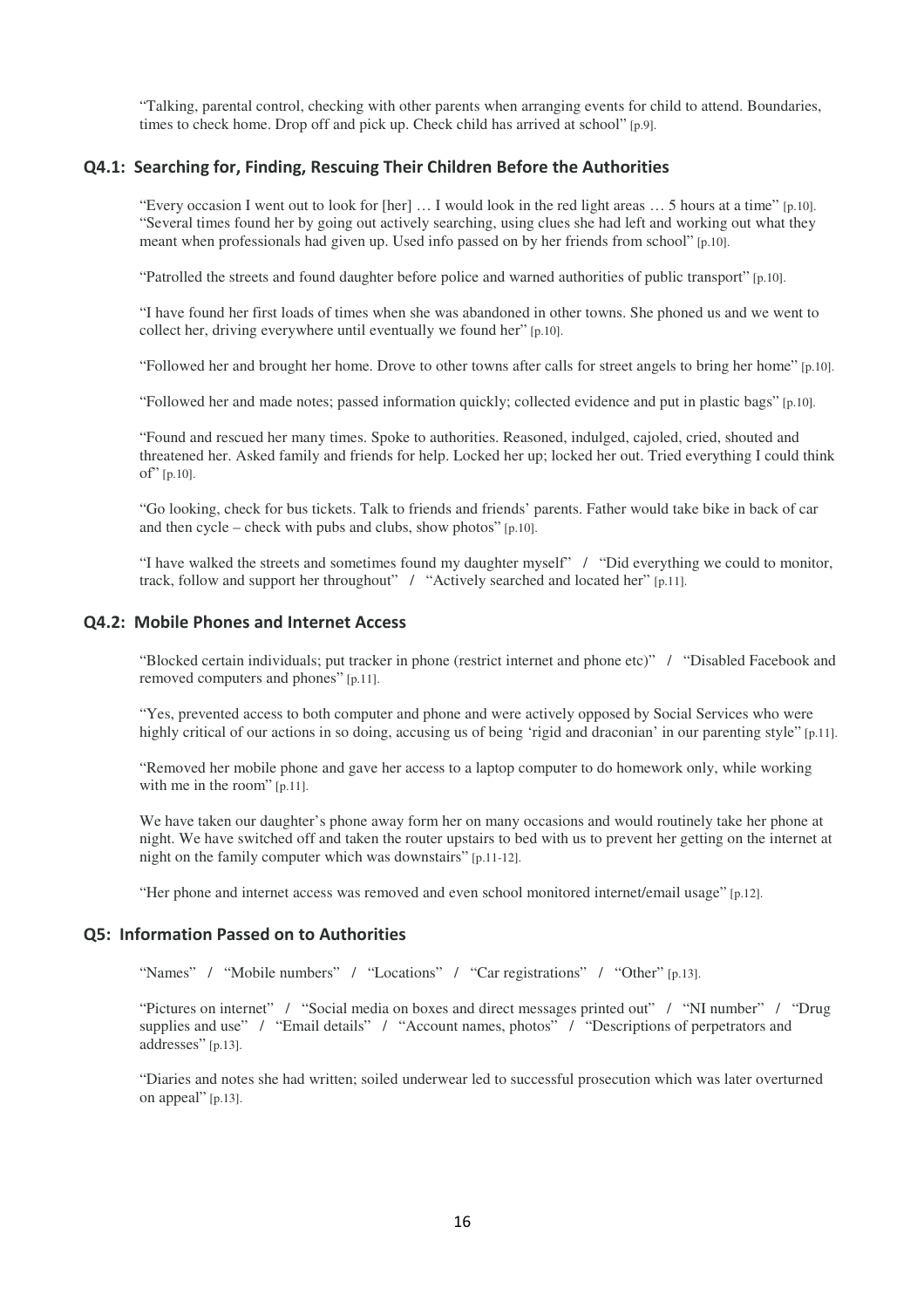#### **Q6: Any Police Action**

"The police said she was making it up" / "Just a caution for approaching a 13-year-old" / "Sometimes parents and police are successful together" / "Alerted Social Services, police and school; got the man arrested  $-$  i.e. I'm the safeguarder" [p.14].

"No investigation for my child but the perpetrators raped a boy for 3 days on a complete other case and one was imprisoned. I had repeatedly put in complaints. This man still continues to this day with new victims and is above the law. I rang the police saying he will in time be headline news and people/police/social workers will say we had no idea. I will then say YES YOU ALL DID!" [p.14].

#### **Qs7/8: Support by Authorities, Agencies, Professional Support Services**

"In the first court case, very unsupported by all. In the second court case all the agencies were involved. I wonder if Social Care was better because a child was born out of the rape. The police now have a dedicated unit for children which we accessed in the second case, school got more involved" [p.15].

"Things are different now … The police this time round are totally supportive and we feel we are being listened to. Social Care was useless the first time around and with the ongoing investigation has not been in touch" [p.15].

#### **The Sole Transitory Good Worker**

"[O]ne social worker was very good, wise (CSE specialist). Info, but lack of action and so impact very limited … Some social workers were well meaning but they 'didn't get it' and ultimately failed us all" [p.16].

"One social worker was amazing – listened and asked police to make checks etc. At this time, we as a family were being taken seriously. She then left and it reverted back to continued serious mistakes being made" [p.16].

"We had an amazing social worker in our second case, who I felt listened to my daughter and to me" [p.16].

"Some individuals in all organizations were helpful – but they were the exception rather than the rule" [p.17].

"Pace – support and information, empowerment rather than criticism and blame" / "At the beginning of our nightmare the police seemed helpful and concerned. Social Care did not care and let us down. Pace again has been the only support we've received that has been consistent throughout" [p.17].

"My parent support worker from Safe and Sound is the reason I am here today. She restored my sanity and I will be for ever grateful" [p.17].

## **Qs9/10: Overriding Parental Authority, Preventing Contact, Breaking Parent/Child Bond**

"Dissuaded from seeing her when accommodated in a private children's home, as we were seen as causing her 'stress' due to our insistence on reminding everyone she was being exploited – a key fact which was usually played down in favour of a focus on her behaviour or our parenting" [p.19].

"[A]t TAC meeting I was told that if I contacted my daughter or person she was staying with I would be arrested" [p.19].

"A harbouring notice was served on me at the same time as one on the perpetrators. I was told that I was preventing Social Care from doing what was needed – but they did nothing" [p.20].

"Social worker told us to let her see these people [perpetrators] as they are her 'friends' and we were being too strict" [p.20].

"No contact as [Social Services] lack of understanding/training re disruption and breaking of parent/child bond … they did not encourage contact and kept us apart" [p.20].

"Social Care … issued her a basic mobile but did not give me the number … no contact … No understanding of disruption and breaking child/parent bond" [p.21].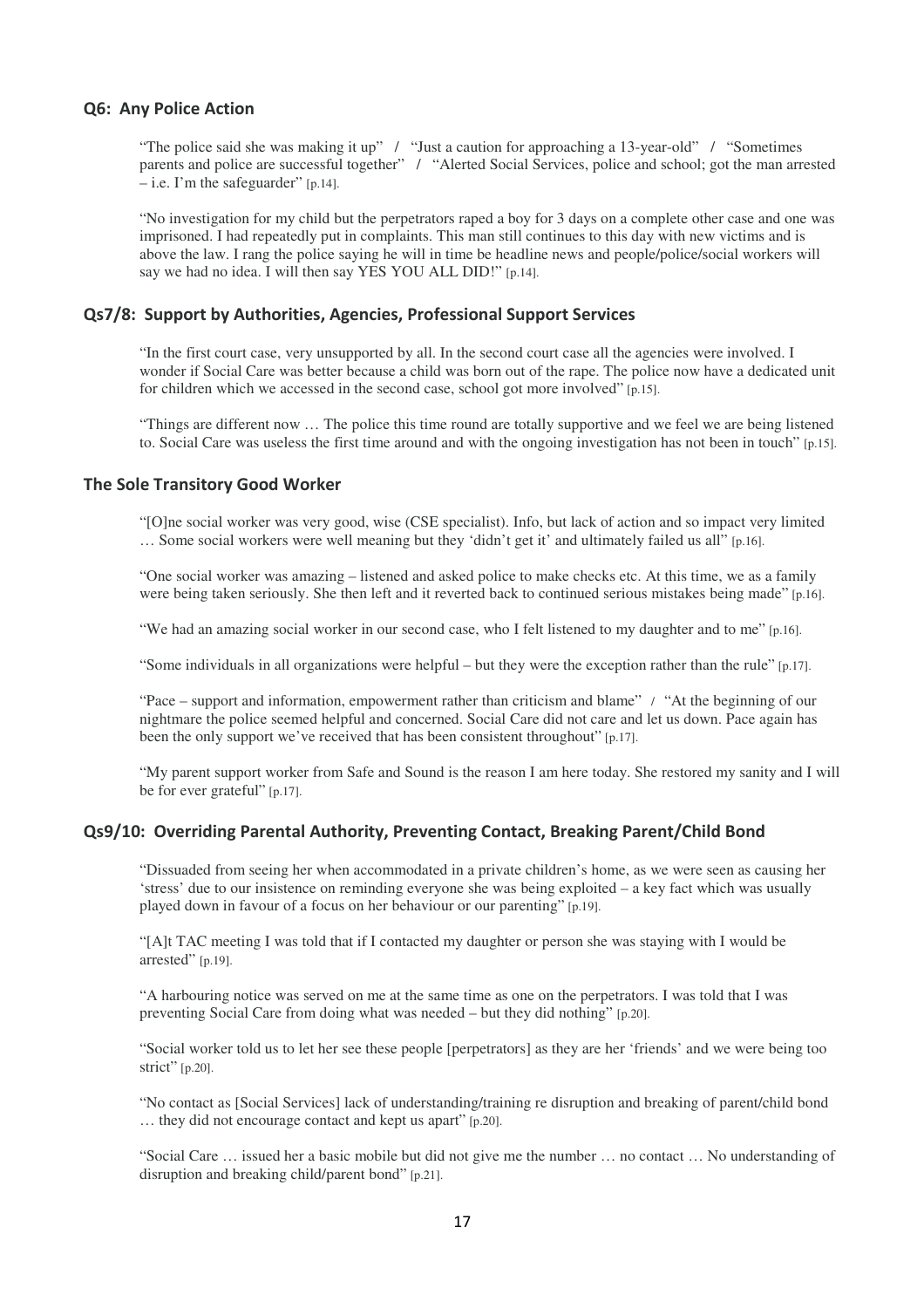### **Q11: Meetings**

"On a few occasions we were not told that the meetings were happening" / "I was just not told about meetings and not informed that the time had been changed" [p.22].

"There was a meeting at school between some professionals that we were not able to attend. We were seen as part of the problem" / "Some information (when Social Services remember) is now shared as a result of a complaint process" [p.22].

# **Listen to the Parents**

"This [*Parents Speak Out*] report demonstrates how vital a role parents play in seeking to safeguard their child from CSE. But parents know they cannot do it alone and need support both from statutory agencies and also from specialist organisations; all need to be open to the positive potential of parents, whatever their background, and to listen, understand, respect and value their knowledge and specific contribution. Sadly, for many parents, this report show that this non-judgemental support is not forthcoming … Too much blame is apportioned to parents and not enough action by Social Services to support families effectively" [*Parents Speak Out*, pp.4,25].

"Too many parents are still excluded from playing the full part that they want in relation to safeguarding their child. This happens in 4 specific ways:

- Refusing parents contact with their child in residential care. Parents who care should be empowered and supported, not discouraged, in maintaining relationships with their children when they go into care. It is especially odd to obstruct this relationship when the parent has taken the initiative in asking for their child to be taken into care, because, after careful and desperate thought, the parent decides it is the safest course for their child;
- Some practitioners are still barring parents from safeguarding meetings that they are entitled to attend, even when in some instances the parents have themselves asked for the meeting;
- Once a child reaches 16 it often proves difficult to get ongoing support from statutory agencies …;
- For sexually exploited children who are groomed, manipulated, coerced and fed lies by abusers, the likelihood of their not always telling the truth about their parents or home life increases. It is a common tactic of the exploiters to coach that young person to allege that their parents were abusive. This makes it very hard for practitioners to work out what the truth is and for parents to potentially defend themselves against unfounded accusations. This aspect of CSE needs to be acknowledged. It is *not* to blame children. Nor is it to suggest that we should not listen to children. It is simply to acknowledge that under immense psychological pressure some exploited children will speak with the voice of the perpetrator rather than their own and so tell untruths about their parents in order to protect and distract focus away from perpetrators" [*Parents Speak Out*, p.5].

"Parents are the first line of defence against these predators. We are the ones who care for and love our children unconditionally. For the most part we know what is best for our children, but when we are out of our depth we need support to make the right decisions … we need to be listened to by professionals as we know our children best" [*Parents Speak Out*, p.25].

"We as parents need to make the professionals listen and help us. Social Care and the police really need to change and work together and parents attend meetings; after all we know our daughters and sons better than any of them" [*Parents Speak Out*, p.26].

"The remarkable contribution that parents make to safeguarding needs to be more generally recognised, respected and valued by all other agencies. The focus on the cause of CSE should always be on the perpetrators and not diverted to families" [*Parents Speak Out*, p.27].

"When social workers are open to respecting and seeing the potential of parents this can lead to far better outcomes in tackling CSE together. Because parents are often distraught, they may on occasion be awkward and disagreeable and that can be challenging, but more effective outcomes will be secured if a relational model of working is adopted" [*Parents Speak Out*, p.27].

"Remember to listen to the parents; they are there to pick up the pieces when everyone else has walked away" [A CSE survivor speaking to policy makers and professionals at a government advisory group in London, quoted in: *Parents Speak Out*, p.3].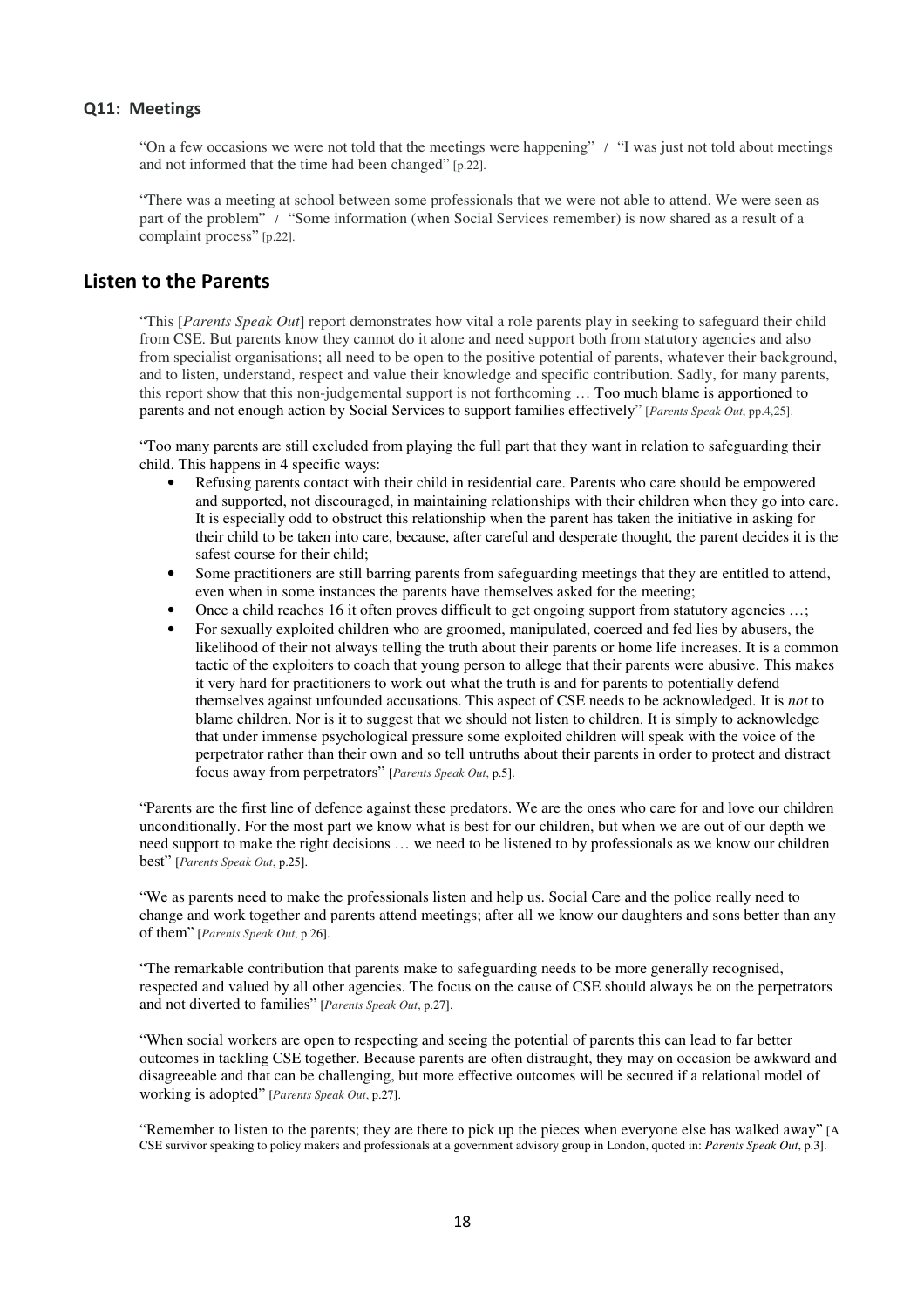"Parent blaming is victim blaming … By blaming parents, you're just adding to the distress already caused by CSE. Parents should be worked *with*, not *against*. They are the key to safeguarding. Are *you* doing all you can to work in partnership with parents?" [YouTube: *Parent Blaming is Victim Blaming*, (emphasis in original)].

*This*, C\*\*\*\*\*\*\*a, is what the parents have been doing.

To paraphrase your own comment about me:

#### *"I am worried that [you have] a negative view of [parents]."*

# **Source References**

Please note that the inclusion in this document of any quotations from or references to any report, article, book, video, or other, listed below does *not* necessarily imply endorsement of that item; neither can I vouch for any other materials by the same authors, nor any groups or websites with which they may be associated, nor any periodicals to which they may contribute, nor the beliefs of whatever kind they may hold, nor any other aspect of their work or position.

#### **Inquiries, Investigations, Reports, Reviews, Statistics**

Carmi, Edi, Somerset Safeguarding Children Board: *Fenstra Serious Case Review into Child Sexual Exploitation*, (02 November 2017), sscb.safeguardingsomerset.org.uk/working-with-children/serious-case-reviews/

Casey, Louise, CB, *Report of Inspection of RMBC*, (February 2015), publishing.service.gov.uk/government/uploads/system/uploads/attachment\_data/file/401125/46966\_Report\_of\_Inspection\_of\_Rotherham\_WEB.pdf

Coffey, Ann, MP, *Real Voices: Child Sexual Exploitation in Greater Manchester*, (October 2014), gmpcc.org.uk/wp-content/uploads/2014/02/81461- Coffey-Report\_v5\_WEB-single-pages.pdf

House of Commons Home Affairs Committee, *Child Sexual Exploitation and the Response to Localised Grooming: Second Report of Session 2013- 14: Volume I: Report, Together with Formal Minutes*, (10 June 2013), publications.parliament.uk/pa/cm201314/cmselect/cmhaff/68/68i.pdf

Jay, Alexis, OBE, *Independent Inquiry into CSE in Rotherham 1997-2013*, (21 August 2014), rotherham.gov.uk/downloads/file/1407/independent\_inquiry\_cse\_in\_rotherham

PACE, Parents Speak Out ~ Crucial Partners in Tackling Child Sexual Exploitation, (2016), paceuk.info/wp-content/uploads/Parents-Speak-Outfinal.pdf

## **Articles, Commentaries, Discussions, Debates, News Items**

Bindel, Julie, *Mothers of Prevention*, (30 September 2007), thetimes.co.uk/article/mothers-of-prevention-v6wn7b8vrjc (£)

Collie, Jason, *Bullfinch Grooming Scandal – Serious Case Review by Oxfordshire Children Safeguarding Board*, (03 March 2015), oxfordmail.co.uk/news/11829182.display/

Craig, Alan, *Another Night in Rochdale*, (14 June 2018), alansangle.com/?p=2889

Davenport, Neil, *Don't Let Them Rewrite the Cleveland Debacle*, (26 November 2012), spiked-online.com/newsite/article/13120

Laville, Sandra, Hill, Amelia, and Meikle, James, *Oxford Child Sex Abuse Ring: Social Services Failed Me, Says Victim*, (15 May 2013), theguardian.com/society/2013/may/14/oxford-abuse-ring-social-services

Murray, Douglas, *Rape Gangs: A Story Set in Leafy Oxfordshire*, (03 June 2018), gatestoneinstitute.org/12435/rape-gangs-oxford

Sommerland, Nick, and McKelvie, Geraldine, *Britain's 'Worst Ever' Child Grooming Scandal Exposed: Hundreds of Young Girls Raped, Beaten, Sold for Sex and Some Even Killed*, (12 March 2018), mirror.co.uk/news/uk-news/britains-worst-ever-child-grooming-12165527

Stevenson, Luke, *Social Workers Did Not Take Parent's Concerns Seriously in Child Sexual Exploitation Case, Review Finds*, (09 November 2017), communitycare.co.uk/2017/11/09/social-workers-take-parents-concerns-seriously-child-sexual-exploitation-case-review-finds/

Tickle, Louise, *Care for Our Children is in Crisis: We Must Give Their Families More Help*, (21 June 2018), theguardian.com/commentisfree/2018/jun/14/care-children-crisis-families-more-help-state-spending

#### **Petitions, Videos, YouTubes**

YouTube: *Oxford Child Abuse Inquiry*, (12 August 2015), youtube.com/watch?v=t-wLjMe0ico

YouTube: *Oxford Child Abuse: The Disgrace and Dishonour of Joanna Simons and Sara Thornton*, (05 June 2015), youtube.com/watch?v=\_b6v6xvmxoE

YouTube: Parent Blaming is Victim Blaming, (28 February 2018), youtube.com/watch?v=4awm3Hi3fLY